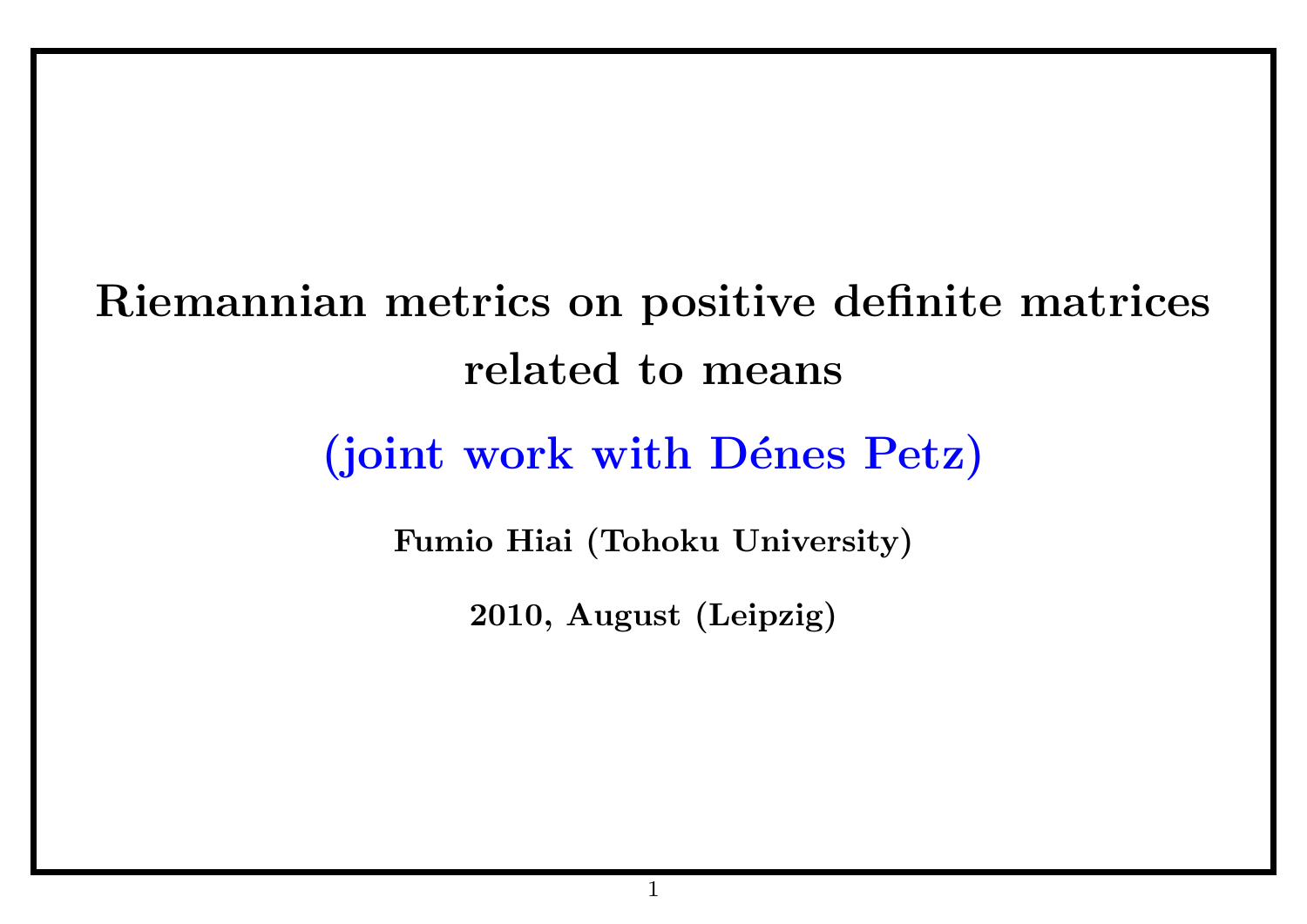#### **Plan**

- **0. Motivation and introduction**
- **1. Geodesic shortest curve and geodesic distance**
- **2. Characterizing isometric transformation**
- **3. Two kinds of isometric families of Riemannian metrics**
- **4. Comparison property**
- **5. Problems**

### **Reference**

**F. Hiai and D. Petz, Riemannian metrics on positive definite matrices related to means,** *Linear Algebra Appl.* **430 (2009), 3105–3130.**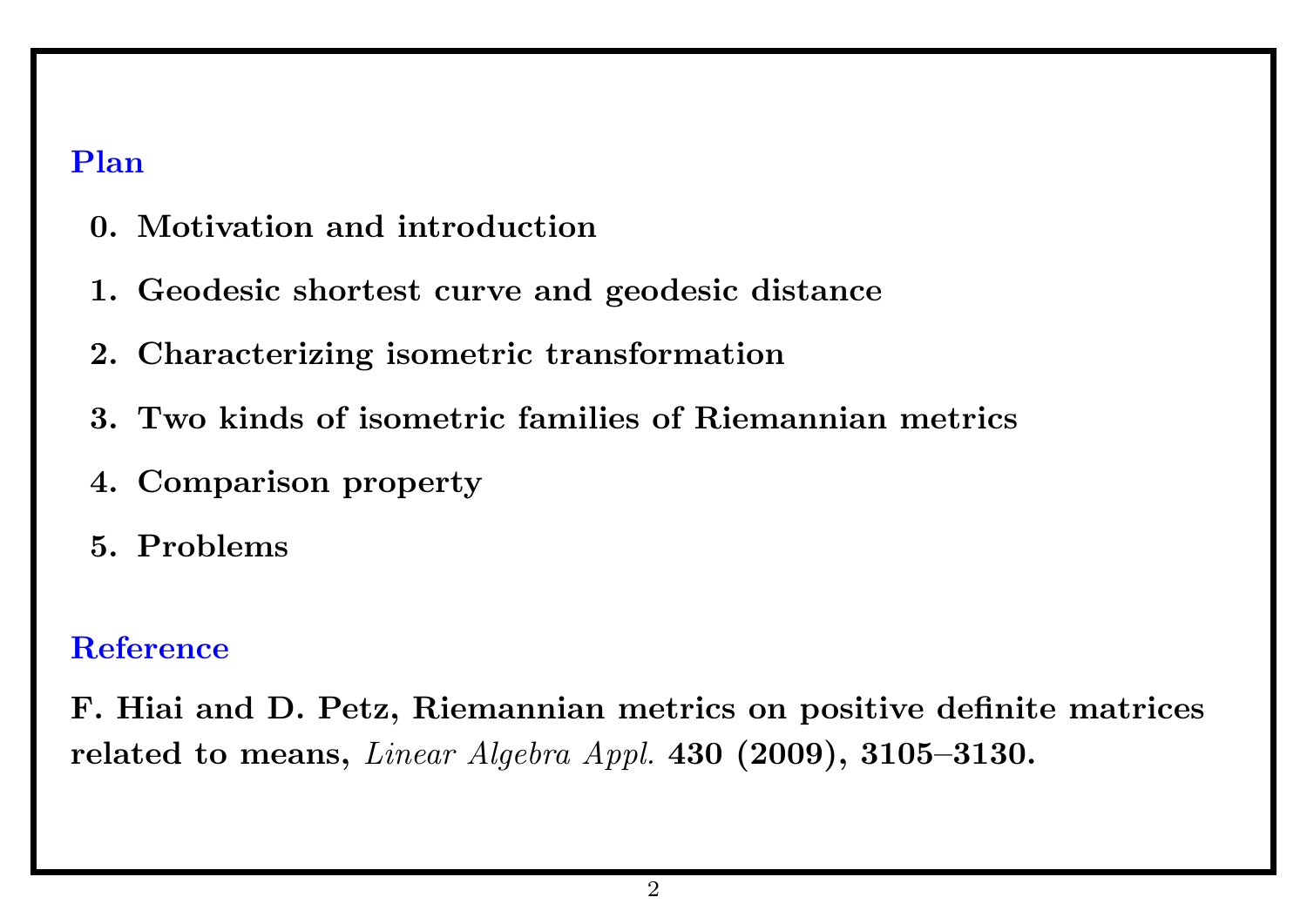## **0. Motivation and introduction**

## **Question?**

For  $n \times n$  positive definite matrices  $A, B$  and  $0 < t < 1$ , the well-known **convergences of Lie-Trotter type are:**

•  $\lim_{\alpha \to 0}$ *α→*0  $((1-t)A^{\alpha} + tB^{\alpha})^{1/\alpha} = \exp((1-t)\log A + t\log B),$ 

$$
\bullet \ \lim_{\alpha \to 0} \left( A^{\alpha} \#_{\alpha} B^{\alpha} \right)^{1/\alpha} = \exp((1-t) \log A + t \log B).
$$

**What is the Riemannian geometry behind?**

**Can we explain these convergences in terms of Riemannian geometry?**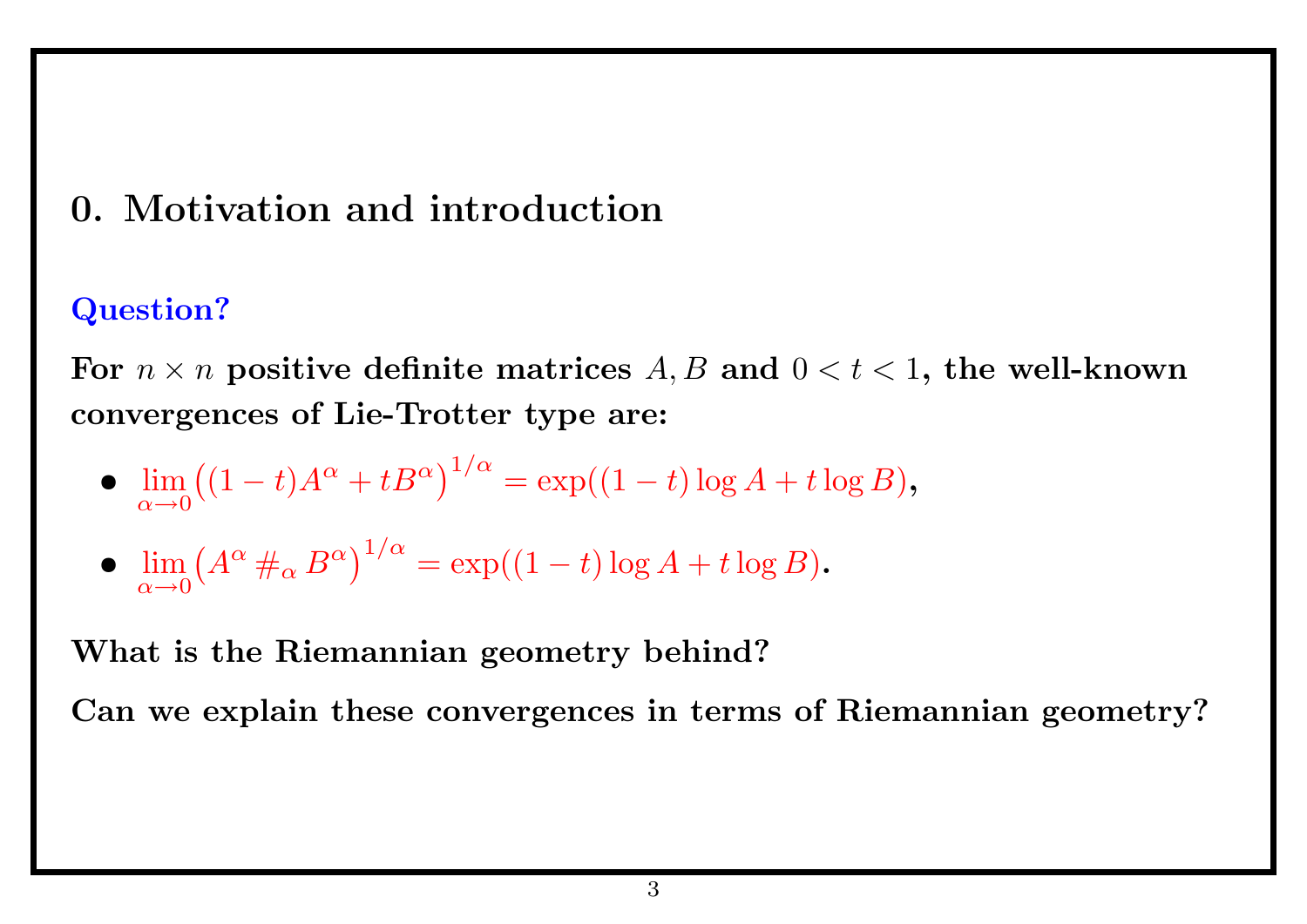### **Notation**

- *•* M*<sup>n</sup>* **(the** *n × n* **complex matrices) is a Hilbert space with respect to**  $\mathbf{t}$  **he Hilbert-Schmidt inner product**  $\langle X, Y \rangle_{\mathrm{HS}} := \mathrm{Tr}\, X^* Y$  .
- $\mathbb{H}_n$  (the  $n \times n$  Hermitian matrices) is a real subspace of  $\mathbb{M}_n$ ,  $\cong$  the Euclidean space  $\mathbb{R}^{n^2}.$
- $\mathbb{P}_n$  (the  $n \times n$  positive definite matrices) is an open subset of  $\mathbb{H}_n$ , **a** smooth differentiable manifold with  $T_{D}P_{n} = H_{n}$ .
- $\mathcal{D}_n$  (the  $n \times n$  positive definite matrices of trace 1) is a smooth **differentiable submanifold of**  $\mathbb{P}_n$  with  $T_D \mathcal{D}_n = \{H \in \mathbb{H}_n : \text{Tr } H = 0\}$ .

**A Riemannian metric**  $K_D(H, K)$  is a family of inner products on  $\mathbb{H}_n$ depending smoothly on the foot point  $D \in \mathbb{P}_n$ .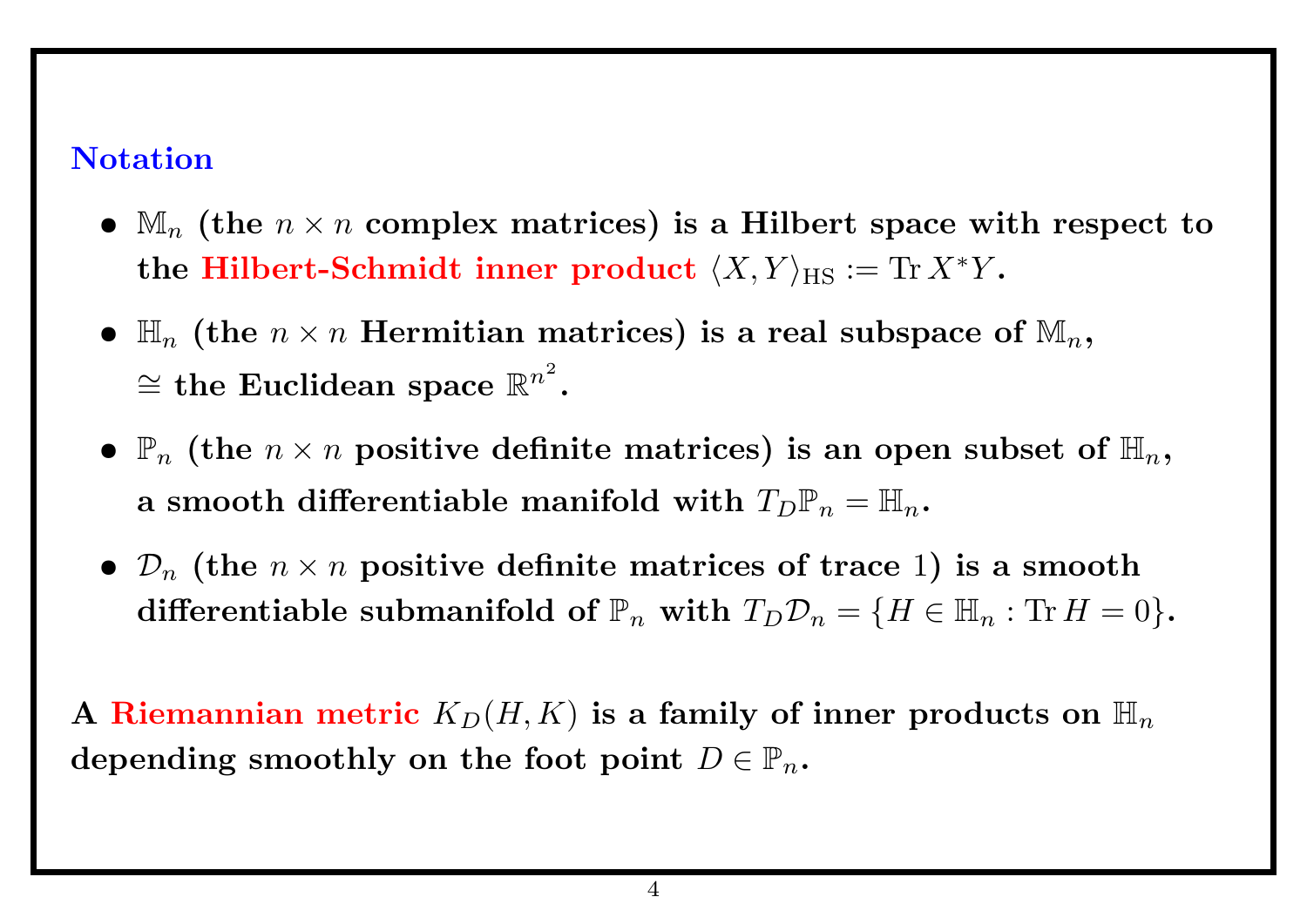For  $D \in \mathbb{P}_n$ , write

$$
\mathbf{L}_D X := DX \quad \text{and} \quad \mathbf{R}_D X := X D, \qquad X \in \mathbb{M}_n.
$$

 $\mathbf{L}_D$  and  $\mathbf{R}_D$  are commuting positive operators on  $(\mathbb{M}_n, \langle \cdot, \cdot \rangle_{\text{HS}})$ .

**Statistical Riemannian metric [Mostow, Skovgaard, Ohara-Suda-Amari, Lawson-Lim, Moakher, Bhatia-Holbrook]**

$$
g_D(H, K) := \text{Tr} \, D^{-1}HD^{-1}K = \langle H, (\mathbf{L}_D \mathbf{R}_D)^{-1}K \rangle_{\text{HS}}
$$

**This is considered as a geometry on the Gaussian distributions** *p<sup>D</sup>* **with zero mean and covariance matrix** *D***. The Boltzmann entropy is**

$$
S(p_D) = \frac{1}{2}\log(\det D) + \text{const.}
$$

**and**

$$
g_D(H, K) = \frac{\partial^2}{\partial s \partial t} S(p_{D+sH+tK}) \Big|_{s=t=0}
$$
 (Hessian).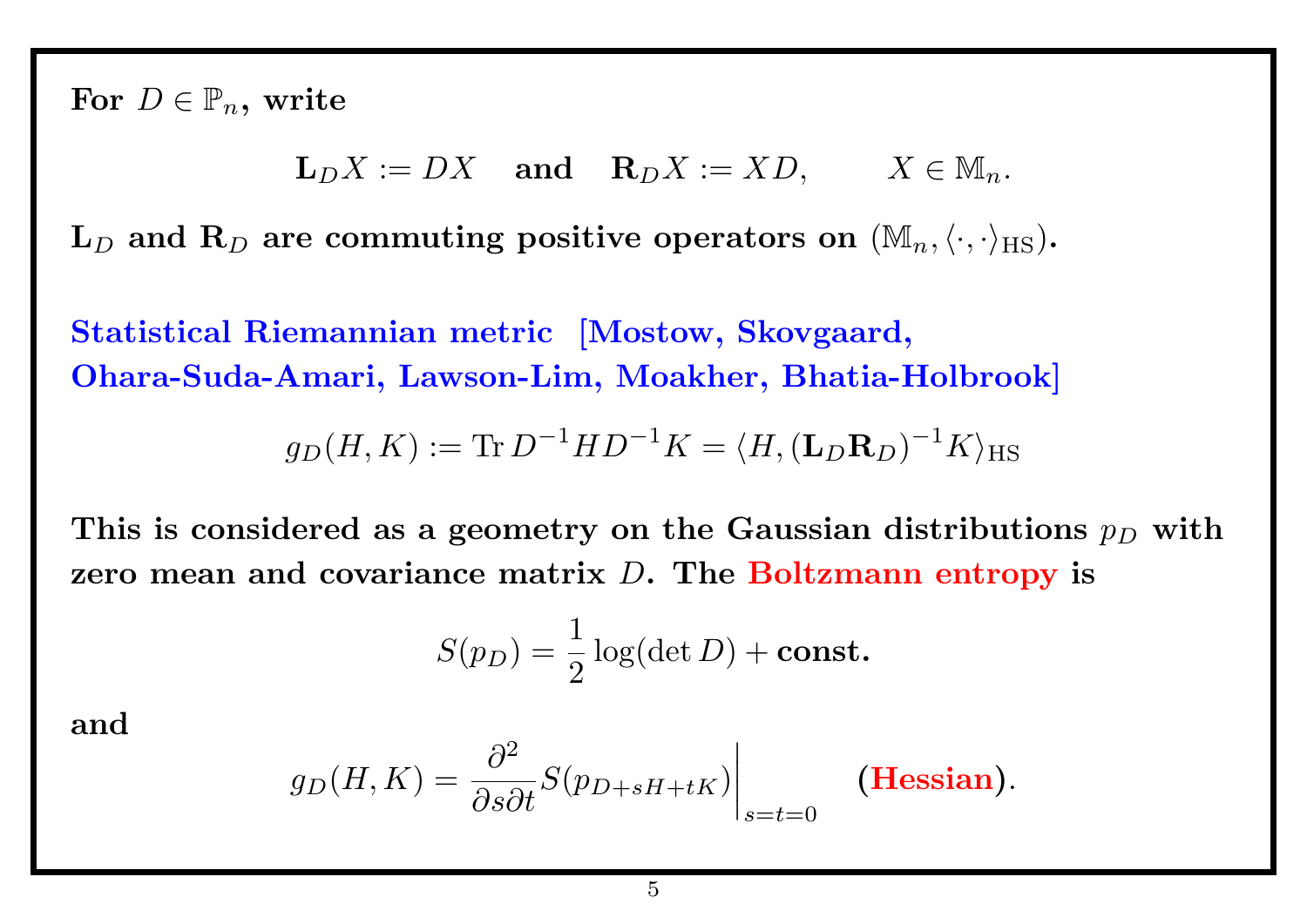**Congruence-invariant For any invertible**  $X \in M_n$ ,

$$
g_{XDX^*}(XHX^*, \allowbreak XKX^*) = g_D(H, K)
$$

**Geodesic curve**

$$
\gamma(t) = A \#_t B := A^{1/2} (A^{-1/2} B A^{-1/2})^t A^{1/2} \quad (0 \le t \le 1)
$$

The geodesic midpoint  $\gamma(1/2)$  is the geometric mean  $A \# B$ **[Pusz-Woronowicz].**

**Geodesic distance**

$$
\delta(A, B) = || \log(A^{-1/2} B A^{-1/2}) ||_{\text{HS}}
$$

**This is the so-called Thompson metric.**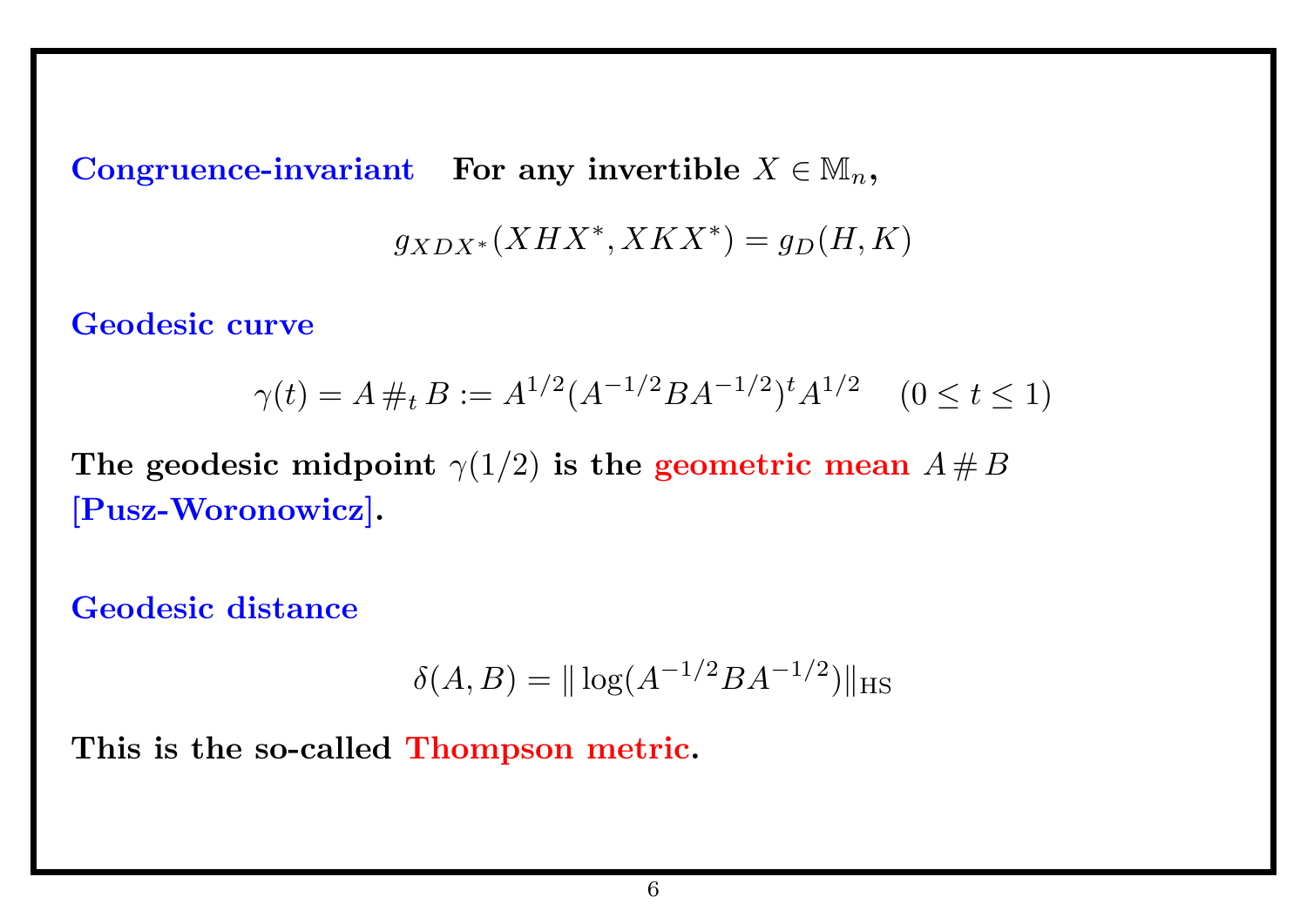**Monotone metrics [Petz]**  $K_{\beta(D)}(\beta(X), \beta(Y)) \leq K_D(X, Y)$ **if**  $\beta : \mathbb{M}_n \to \mathbb{M}_m$  is completely positive and trace-preserving. **Theorem (Petz, 1996) There is a one-to-one correspondence:** {monotone metrics with  $K_D(I, I) = \text{Tr } D^{-1}$ } *↕* {**operator monotone functions**  $f : (0, \infty) \to (0, \infty)$  with  $f(1) = 1$ } **by**  $K_D^f(X,Y) = \langle X, (\mathbf{J}_D^f)^{-1}Y \rangle_{\text{HS}}, \qquad \mathbf{J}_D^f := f(\mathbf{L}_D \mathbf{R}_D^{-1}) \mathbf{R}_D.$ 

 $K_D^f$  is symmetric (i.e.,  $K_D^f(X,Y) = K_D^f(Y^*,X^*)$ ) if and only if  $f$  is  $$ 

**A symmetric monotone metric is also called a quantum Fisher information.**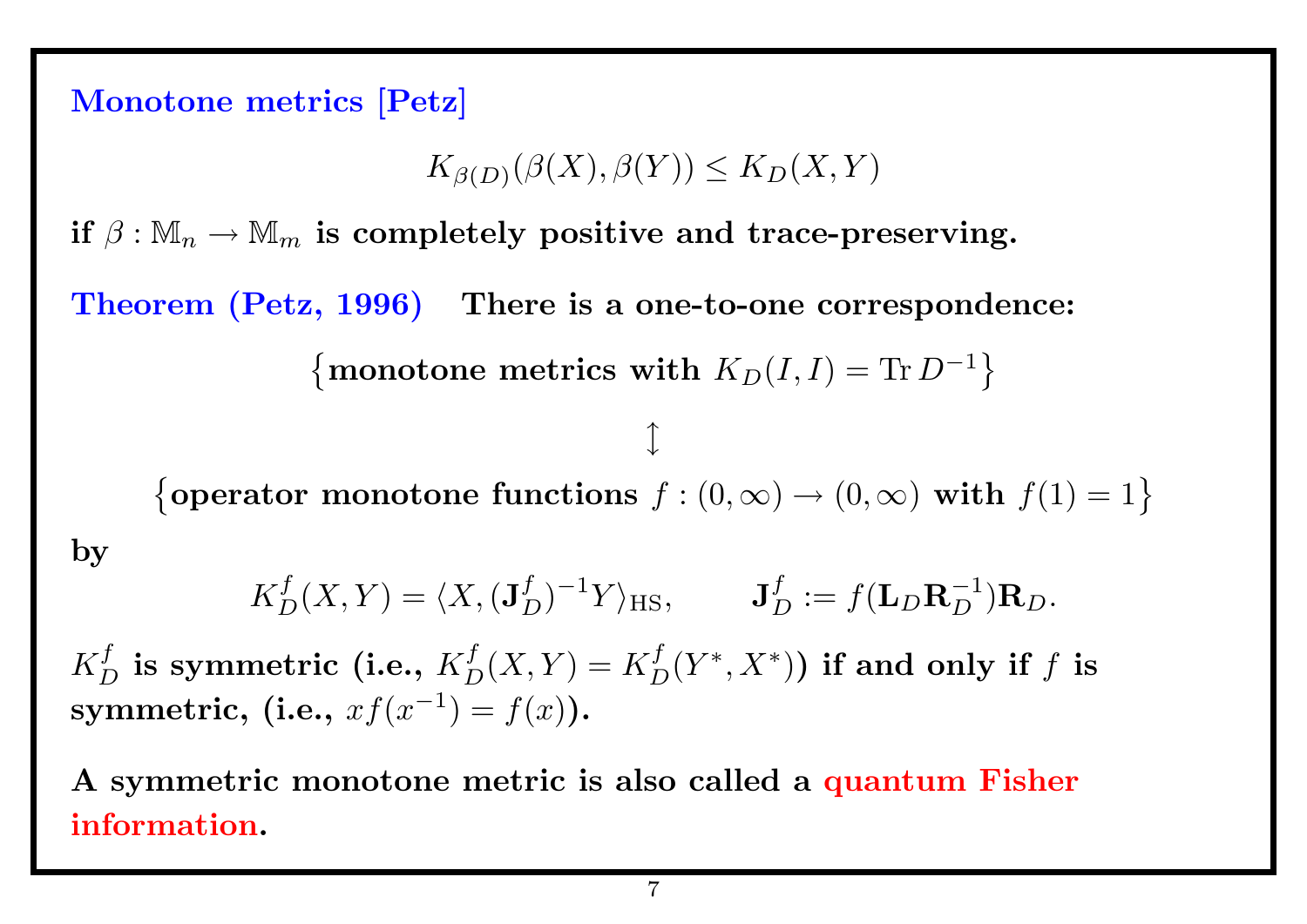**Theorem (Kubo-Ando, 1980) There is a one-to-one correspondence:**

{ **operator means** *σ* }

{**operator monotone functions**  $f : (0, \infty) \to (0, \infty)$  with  $f(1) = 1$ }

*↕*

**by**

$$
A \sigma_f B = A^{1/2} f(A^{-1/2} B A^{-1/2}) A^{1/2}, \qquad A, B \in \mathbb{P}_n.
$$

*σ<sup>f</sup>* **is symmetric if and only if** *f* **is symmetric.**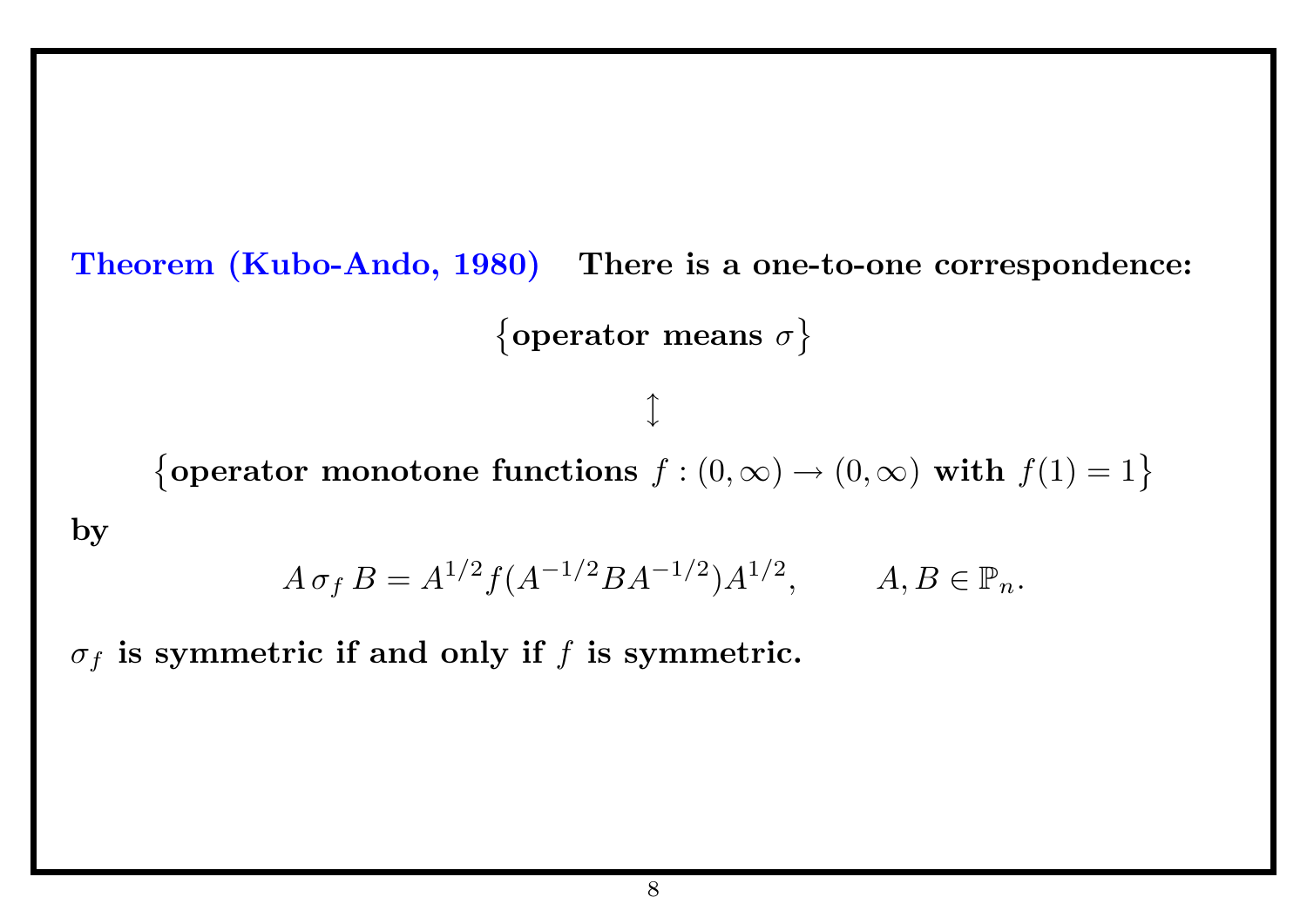#### **Quantum skew information**

When  $0 < p < 1$ , the Wigner-Yanase-Dyson skew information is

$$
I_D^{\text{WYD}}(p,K) := -\frac{1}{2} \text{Tr}\left[D^p, K\right][D^{1-p}, K] = \frac{p(1-p)}{2} K_D^{f_p}(i[D,K], i[D,K])
$$

for  $D \in \mathcal{D}_n$ ,  $K \in \mathbb{H}_n$ , where  $f_p$  is an operator monotone function:

$$
f_p(x) := p(1-p) \frac{(x-1)^2}{(x^p-1)(x^{1-p}-1)}.
$$

**For each operator monotone function** *f* **that is regular (i.e.,**  $f(0) := \lim_{x \searrow 0} f(x) > 0$ ), Hansen introduced the metric adjusted skew **information (or quantum skew information):**

$$
I_D^f(K) := \frac{f(0)}{2} K_D^f(i[D, K], i[D, K]), \qquad D \in \mathcal{D}_n, \ K \in \mathbb{H}_n.
$$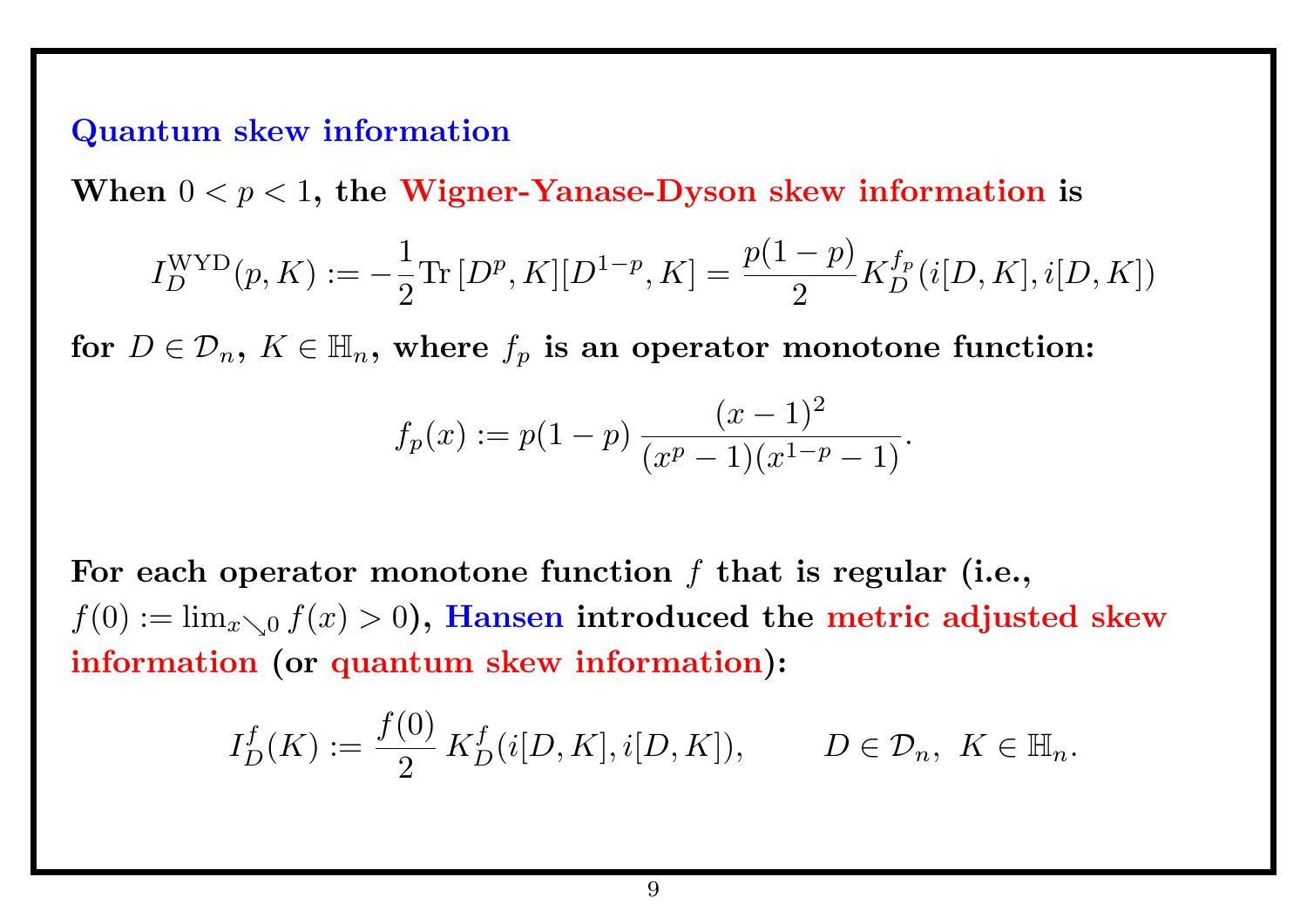#### **Generalized covariance**

**For an operator monotone function** *f***,**

 $\varphi_D[H,K] := \langle H,\mathbf{J}^f_L$  $D E/K$ <sub>*H*S</sub>*,*  $D \in \mathcal{D}_n$ *,*  $H, K \in \mathbb{H}_n$ ,  $\text{Tr } H = \text{Tr } K = 0$ *,* 

 $\varphi_D[H,K] = \text{Tr} DHK$  if *D* and *K* are commuting.

**Motivation The above quantities are Riemannian metrics in the form**

$$
K_D^{\phi}(H,K) := \langle H, \phi(\mathbf{L}_D, \mathbf{L}_R)^{-1} K \rangle_{\mathrm{HS}} = \sum_{i,j=1}^k \phi(\lambda_i, \lambda_j)^{-1} \mathrm{Tr} P_i H P_j K,
$$

where  $D = \sum_{i=1}^k \lambda_i P_i$  is the spectral decomposition, and the kernel **function**  $\phi : (0, \infty) \times (0, \infty) \rightarrow (0, \infty)$  is in the form

 $\phi(x, y) = M(x, y)$ <sup> $\theta$ </sup>,

**a** degree  $\theta \in \mathbb{R}$  power of a certain mean  $M(x, y)$ . A systematic study is **desirable, from the viewpoints of geodesic curves, scalar curvature, information geometry, etc.**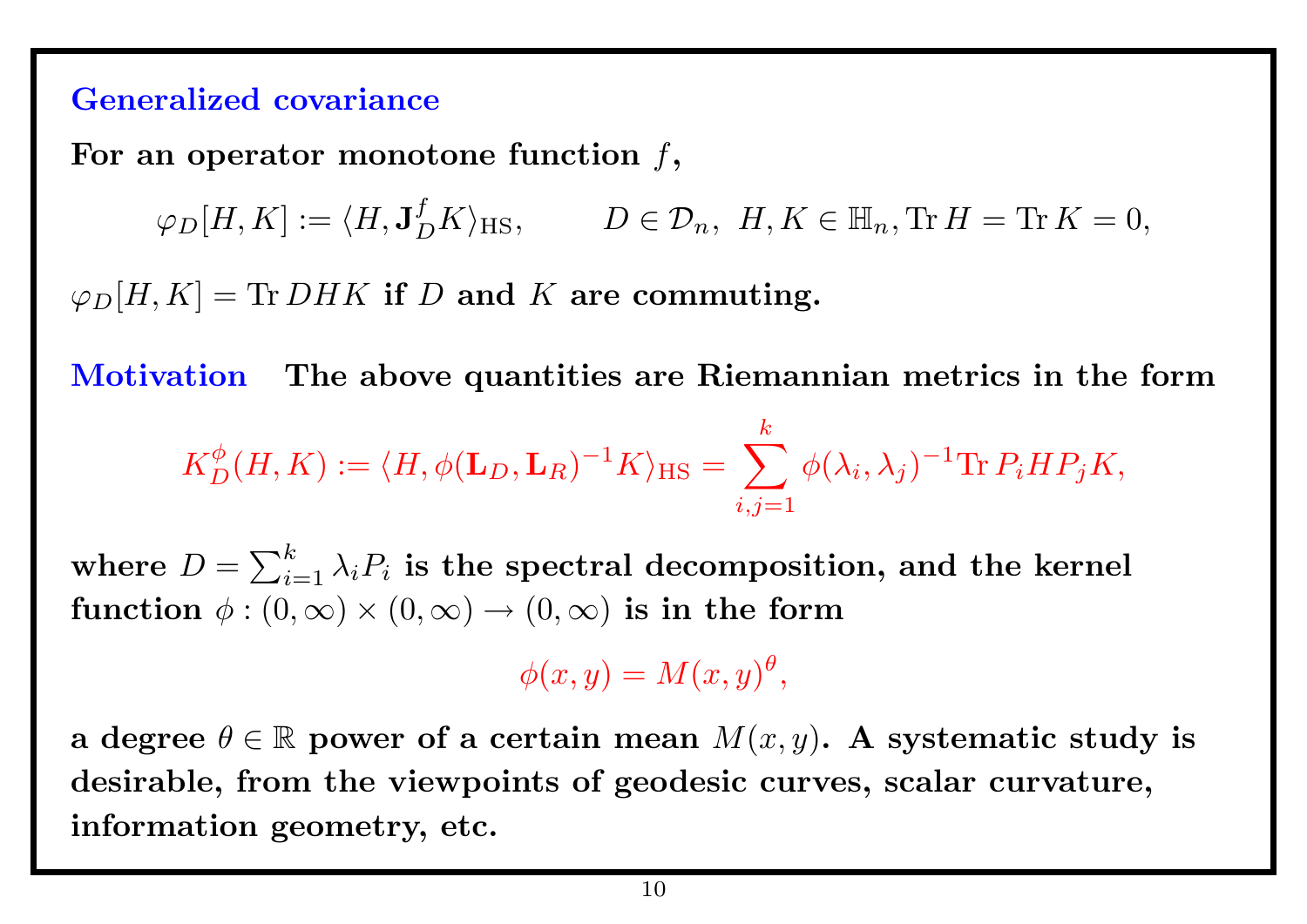**1. Geodesic shortest curve and geodesic distance** Let  $\mathfrak{M}_0$  denote the set of smooth symmetric homogeneous means  $M: (0, \infty) \times (0, \infty) \rightarrow (0, \infty)$  satisfying

•  $M(x, y) = M(y, x)$ ,

• 
$$
M(\alpha x, \alpha y) = \alpha M(x, y), \alpha > 0,
$$

•  $M(x, y)$  is non-decreasing and smooth in  $x, y$ ,

$$
\bullet \ \min\{x,y\} \le M(x,y) \le \max\{x,y\}.
$$

 $\textbf{For } M \in \mathfrak{M}_0 \textbf{ and } \theta \in \mathbb{R}, \textbf{ define } \phi(x,y) := M(x,y)^\theta \textbf{ and consider a }$  $\mathbf{Riemannian}$  metric on  $\mathbb{P}_n$  given by

$$
K_D^{\phi}(H,K) := \langle H, \phi(\mathbf{L}_D, \mathbf{R}_D)^{-1} K \rangle_{\text{HS}}, \qquad D \in \mathbb{P}_n, H, K \in \mathbb{H}_n.
$$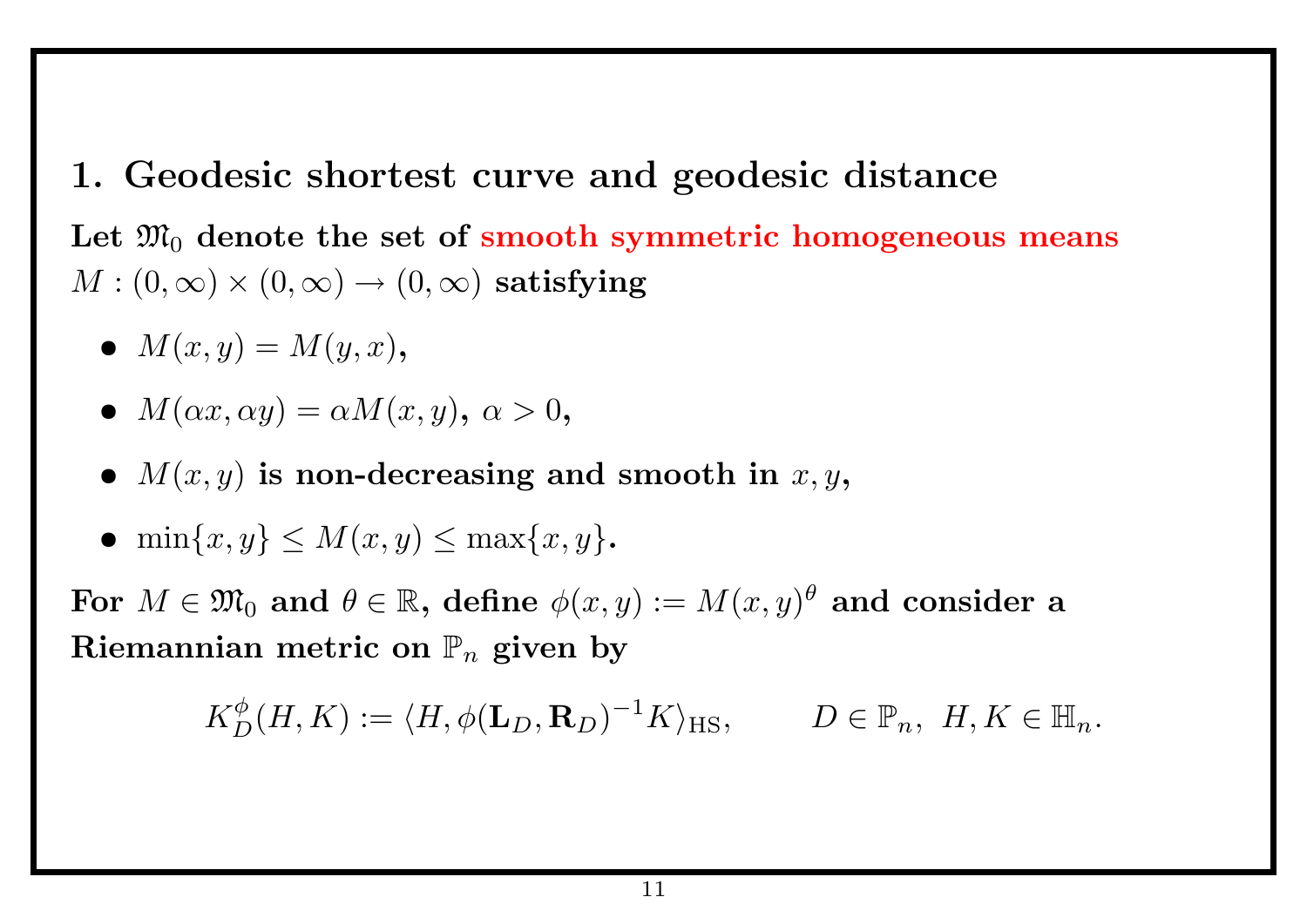$\mathbf{W}$ hen  $D = U \text{Diag}(\lambda_1, \ldots, \lambda_n) U^*$  is the diagonalization,

$$
\phi(\mathbf{L}_D, \mathbf{R}_D)^{-1/2} H = U \Bigg( \Bigg[ \frac{1}{\sqrt{\phi(\lambda_i, \lambda_j)}} \Bigg]_{ij} \circ (U^* H U) \Bigg) U^*,
$$

$$
K_D^{\phi}(H, H) = ||\phi(\mathbf{L}_D, \mathbf{R}_D)^{-1/2}H||_{\text{HS}}^2 = \left\| \left[ \frac{1}{\sqrt{\phi(\lambda_i, \lambda_j)}} \right]_{ij} \circ (U^* H U) \right\|_{\text{HS}}^2,
$$

**where** *◦* **denotes the Schur product.**

 $\mathbf{For\,\,a}\,\,C^1\,\,\mathbf{curve}\,\,\gamma:[0,1]\rightarrow\mathbb{P}_n, \text{ the \,\,length\,\,of\,\,}\gamma\,\,\mathbf{is}$ 

$$
L_{\phi}(\gamma) := \int_0^1 \sqrt{K_{\gamma(t)}^{\phi}(\gamma'(t), \gamma'(t))} dt = \int_0^1 \|\phi(\mathbf{L}_{\gamma(t)}, \mathbf{R}_{\gamma(t)})^{-1/2} \gamma'(t)\|_{\text{HS}} dt.
$$

**The geodesic distance between** *A, B* **is**

 $\delta_{\phi}(A, B) := \inf \{ L_{\phi}(\gamma) : \gamma \text{ is a } C^1 \text{ curve joining } A, B \}.$ 

**A geodesic shortest curve is a**  $\gamma$  **joining**  $A, B$  **s.t.**  $L_{\phi}(\gamma) = \delta_{\phi}(A, B)$  if exists.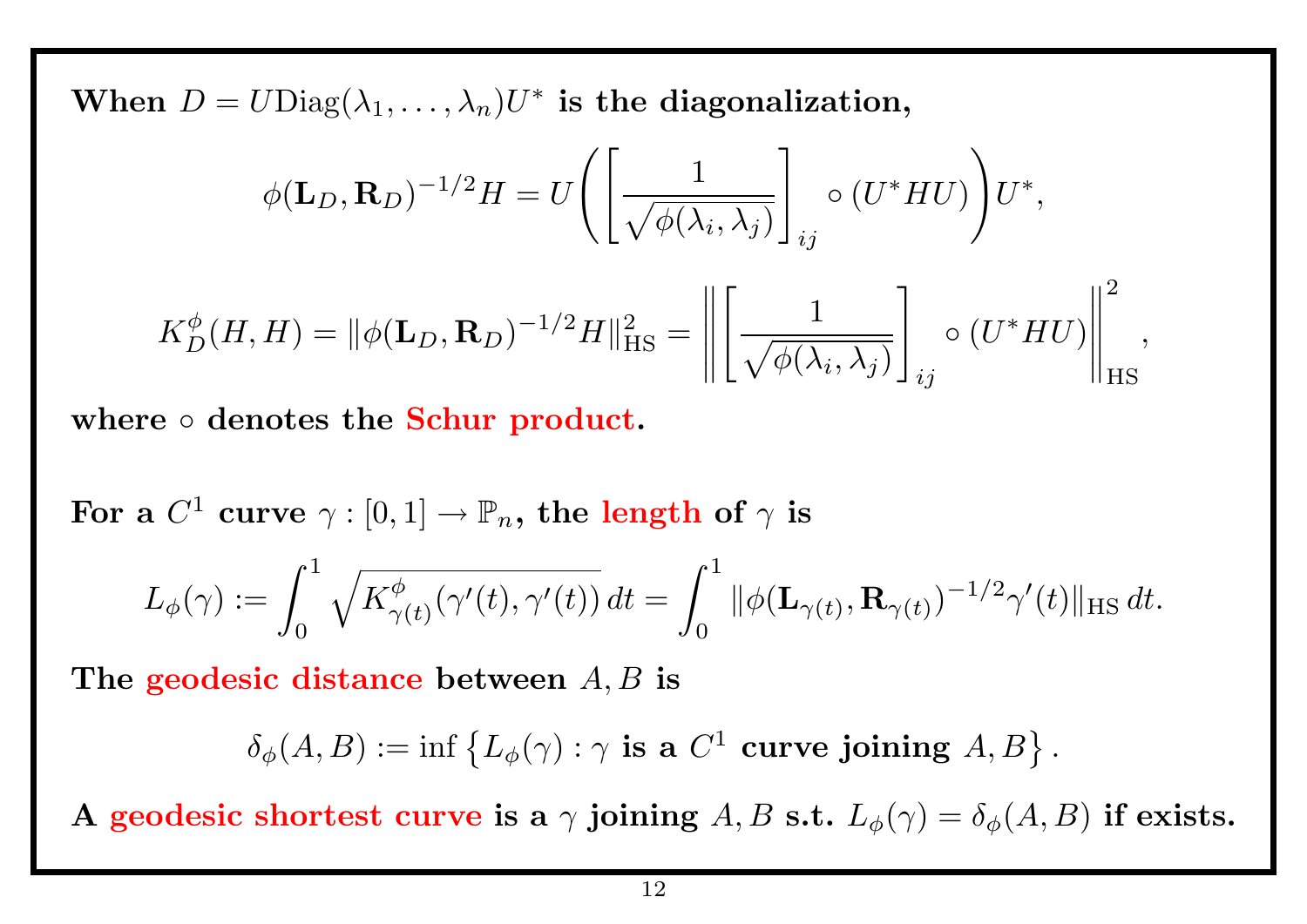$\mathbf{When}\ \phi(x,y):=M(x,y)^\theta\ \ \mathbf{for}\ \ M\in\mathfrak{M}_0\ \ \mathbf{and}\ \ \theta\in\mathbb{R}\ \ \mathbf{as}\ \ \mathbf{above},$ **Theorem Assume**  $A, B \in \mathbb{P}_n$  are commuting (i.e.,  $AB = BA$ ). Then, independently of the choice of  $M \in \mathfrak{M}_0$ , the following hold:

*•* **The geodesic distance between** *A, B* **is**

$$
\delta_{\phi}(A, B) = \begin{cases} \frac{2}{|2-\theta|} \|A^{\frac{2-\theta}{2}} - B^{\frac{2-\theta}{2}}\|_{\text{HS}} & \text{if } \theta \neq 2, \\ \|\log A - \log B\|_{\text{HS}} & \text{if } \theta = 2, \end{cases}
$$

*•* **A geodesic shortest curve joining** *A, B* **is**

$$
\gamma(t) := \begin{cases} \left( (1-t)A^{\frac{2-\theta}{2}} + tB^{\frac{2-\theta}{2}} \right)^{\frac{2}{2-\theta}}, & 0 \le t \le 1 & \text{if } \theta \neq 2, \\ \exp((1-t)\log A + t\log B), & 0 \le t \le 1 & \text{if } \theta = 2, \end{cases}
$$

• **If**  $M(x, y)$  is an operator monotone mean and  $\theta = 1$ , then  $\gamma(t) = \left((1-t)A^{1/2} + tB^{1/2}\right)^2,\ 0\le t\le 1,$  is a unique geodesic shortest **curve joining** *A, B***.**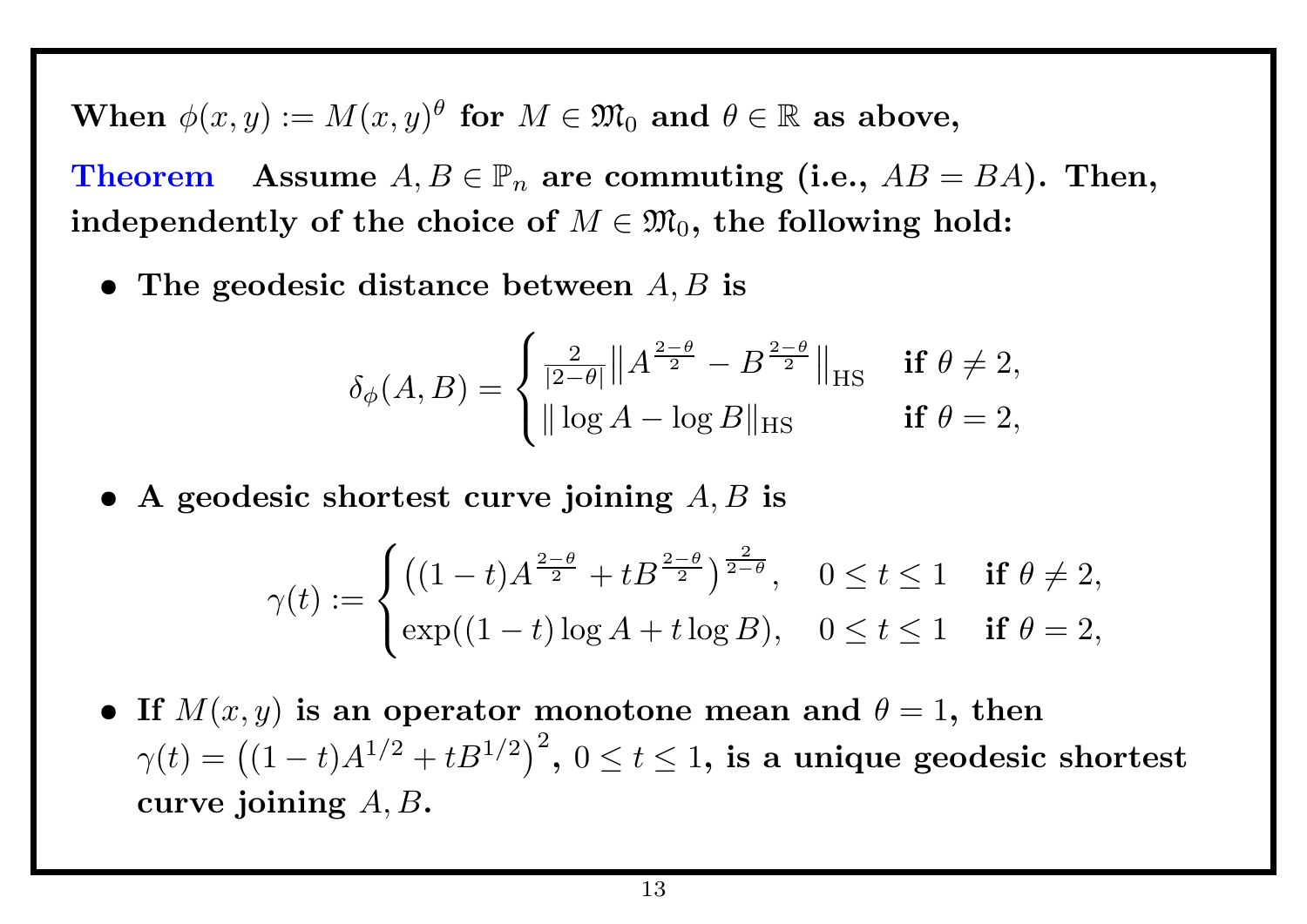$\bf Theorem \quad (\mathbb{P}_n,K^{\phi}) \text{ is complete (i.e., the geodesic distance }\delta_{\phi}(A,B) \text{ is }$ **complete)** if and only if  $\theta = 2$ .

 ${\bf Proposition ~~~ For~ every~} M \in \mathfrak{M}_0 \text{ and } A, B \in \mathbb{P}_n \text{ there exists a smooth }$  $\mathbf{geodesic}$  shortest curve for  $K^{\phi}$  joining  $A, B$  whenever  $\theta$  is sufficiently **near** 2 **depending on** *M* **and** *A, B***.**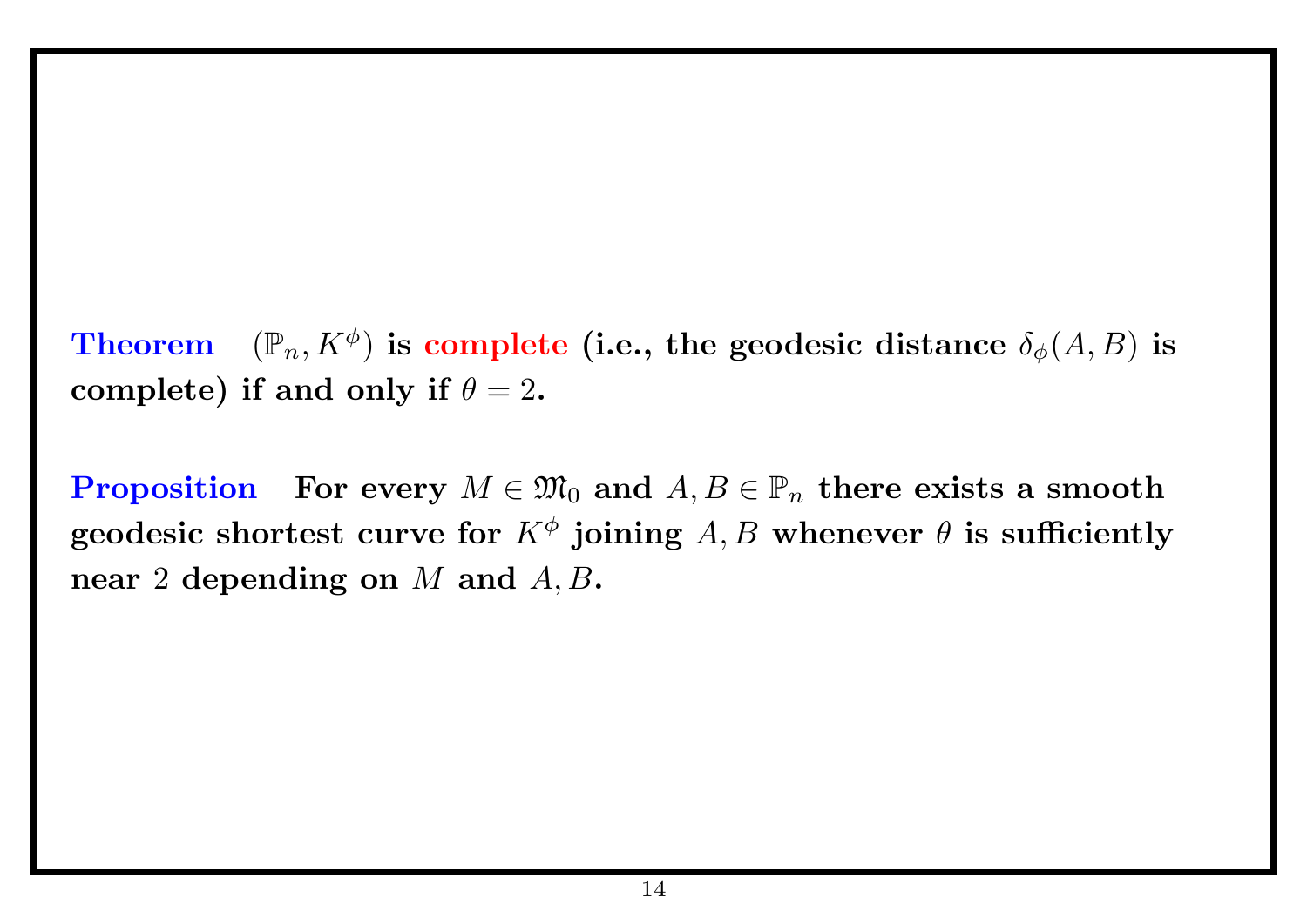## **2. Characterizing isometric transformation**

 $\mathbf{For} \,\, N,M \in \mathfrak{M}_0 \,\, \text{and} \,\, \kappa,\theta \in \mathbb{R}, \,\, \text{define} \,\, \psi,\phi:(0,\infty)\times (0,\infty) \rightarrow (0,\infty) \,\, \text{by}$ 

$$
\psi(x,y) := N(x,y)^{\kappa}, \qquad \phi(x,y) := M(x,y)^{\theta},
$$

 $\mathbf{A}$  **and Riemannian metrics**  $K^\psi, K^\phi$  by

$$
K_D^{\psi}(H, K) := \langle H, \psi(\mathbf{L}_D, \mathbf{R}_D)^{-1} K \rangle_{\text{HS}},
$$
  

$$
K_D^{\phi}(H, K) := \langle H, \phi(\mathbf{L}_D, \mathbf{R}_D)^{-1} K \rangle_{\text{HS}}.
$$

 $F:(0,\infty)\to (0,\infty)$  is an onto smooth function such that  $F'(x)\neq 0$  for all  $x > 0.$ 

**Theorem When**  $\alpha > 0$ , the transformation  $D \in \mathbb{P}_n \mapsto F(D) \in \mathbb{P}_n$  is  $\mathbf i$  isometric from  $(\mathbb P_n,\alpha^2 K^\phi)$  onto  $(\mathbb P_n,K^\psi)$  if and only if one of the **following (1***◦* **)–(5***◦* **) holds:**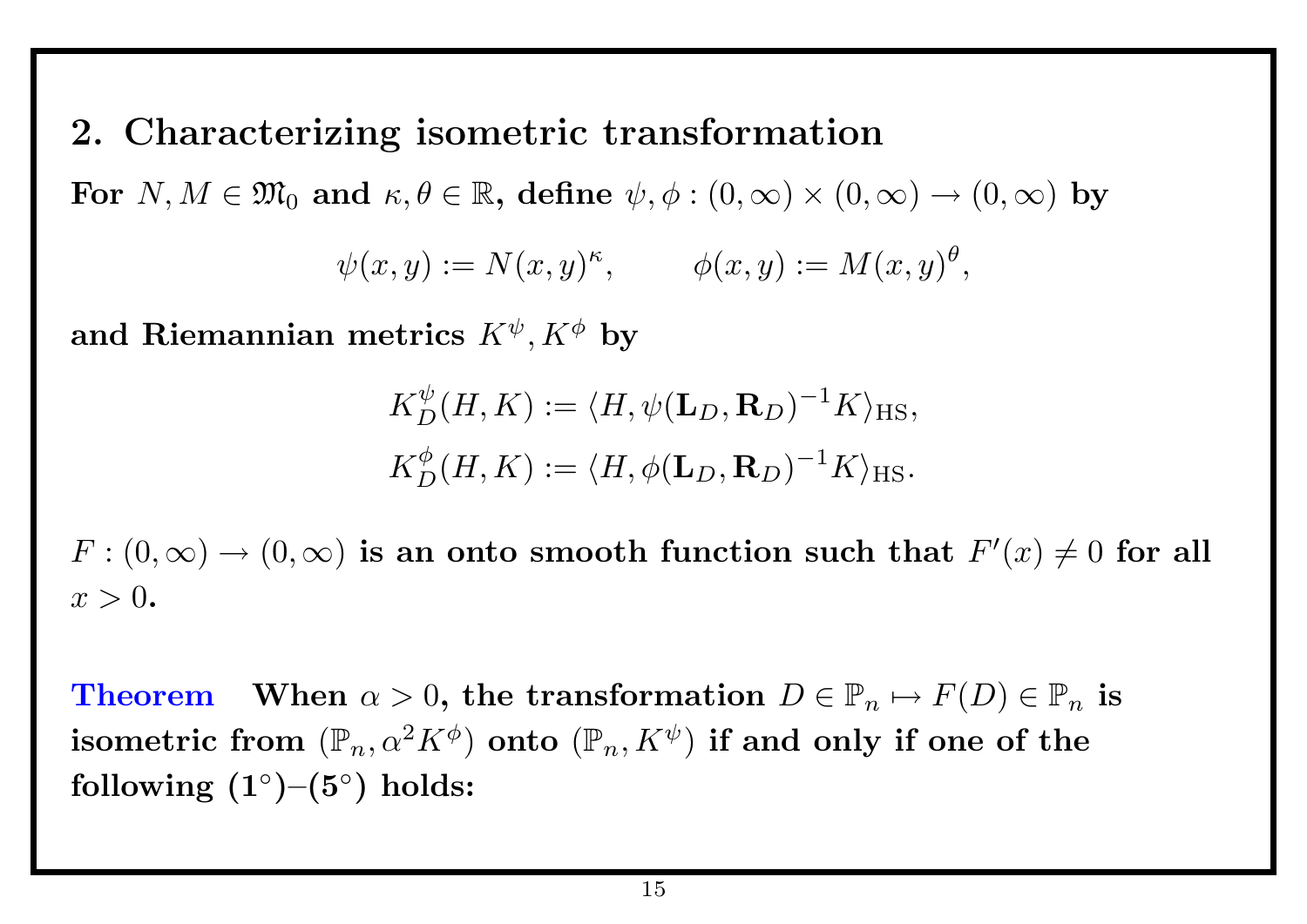**(1**°)  $\kappa = \theta = 0$  and  $F(x) = \alpha x, x > 0$ . (*N, M* are irrelevant;  $K^{\psi}$  and  $K^{\phi}$  are **the Euclidean metric.)**  $(2^{\circ})$   $\kappa = 0, \ \theta \neq 0, 2 \ \textbf{and}$  $F(x) = \alpha$  $\begin{array}{c} \hline \end{array}$ ¯ ¯  $\overline{\phantom{a}}$ 2  $2 - \theta$  $\begin{array}{c} \hline \end{array}$ ¯ ¯  $\vert$  $x^{\frac{2-\theta}{2}}, \quad x > 0,$  $M(x,y) = \left( \right)$  $2 - \theta$ 2 *· x − y*  $x^{\frac{2-\theta}{2}}-y^{\frac{2-\theta}{2}}$ 2  $\sqrt{\frac{2}{\theta}}$ *,*  $x, y > 0$ .

(*N* is irrelevant;  $K^{\phi}$  is a pull-back of the Euclidean metric.)  $(3°)$   $\kappa \neq 0,2, \theta = 0 \text{ and}$ 

$$
F(x) = \left(\alpha \left| \frac{2-\kappa}{2} \right| x\right)^{\frac{2}{2-\kappa}}, \qquad x > 0,
$$
  

$$
N(x, y) = \left(\frac{2-\kappa}{2} \cdot \frac{x-y}{x^{\frac{2-\kappa}{2}} - y^{\frac{2-\kappa}{2}}}\right)^{2/\kappa}, \qquad x, y > 0.
$$

**(***M* **is irrelevant.)**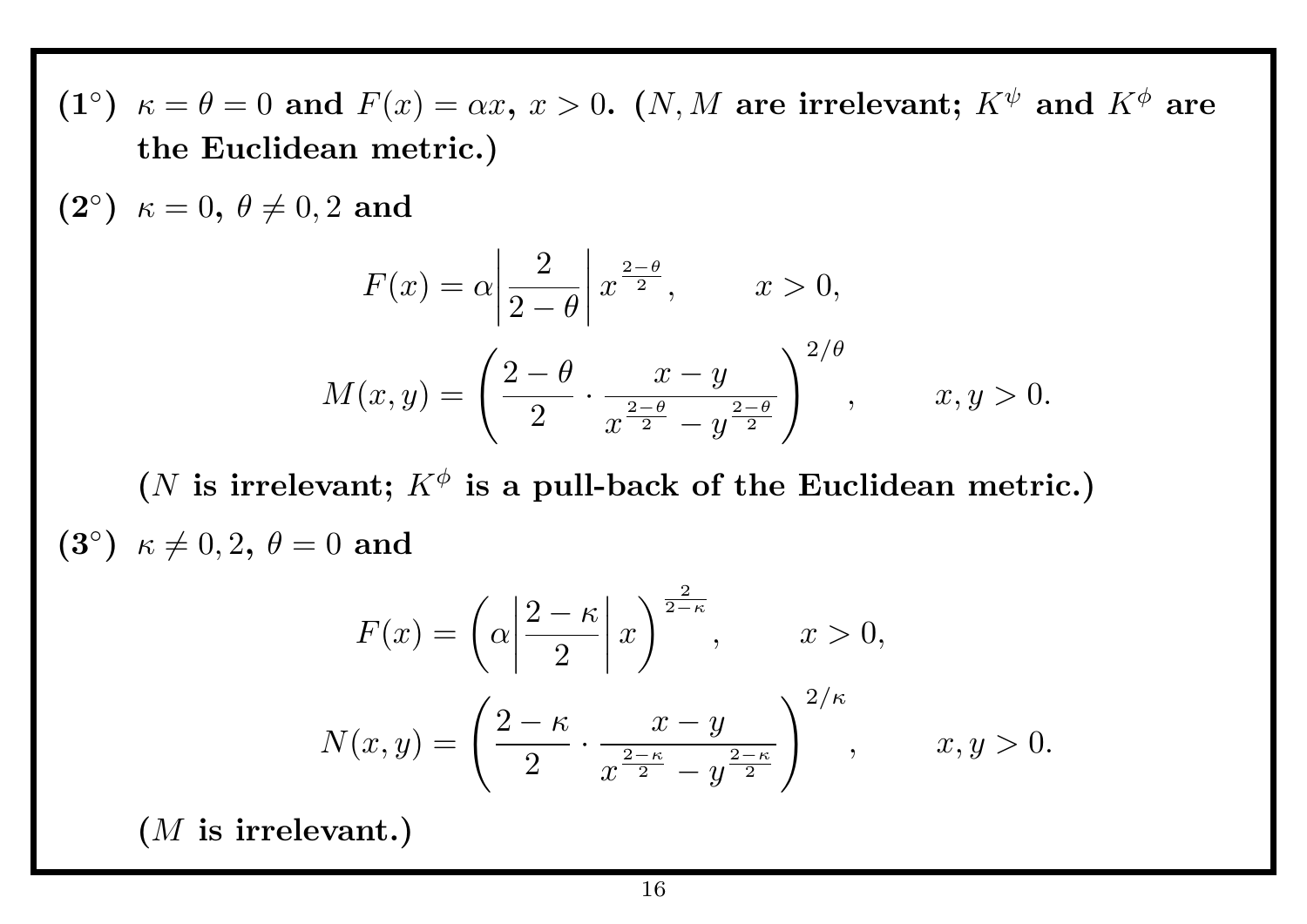$(4^\circ)$   $\kappa, \theta \neq 0,2$  and

$$
F(x) = \left(\alpha \left| \frac{2-\kappa}{2-\theta} \right| \right)^{\frac{2}{2-\kappa}} x^{\frac{2-\theta}{2-\kappa}}, \qquad x > 0,
$$
  

$$
M(x, y) = \left(\frac{2-\theta}{2-\kappa} \cdot \frac{x-y}{x^{\frac{2-\theta}{2-\kappa}} - y^{\frac{2-\theta}{2-\kappa}}}\right)^{2/\theta} N\left(x^{\frac{2-\theta}{2-\kappa}}, y^{\frac{2-\theta}{2-\kappa}}\right)^{\kappa/\theta}, \qquad x, y > 0.
$$

 $(5^{\circ})$   $\kappa = \theta = 2$  and

$$
F(x) = cx^{\alpha}, \quad x > 0 \quad (c > 0 \text{ is a constant}),
$$

$$
M(x, y) = \alpha \left(\frac{x - y}{x^{\alpha} - y^{\alpha}}\right) N(x^{\alpha}, y^{\alpha}), \qquad x, y > 0,
$$

**or**

$$
F(x) = cx^{-\alpha}, \quad x > 0 \quad (c > 0 \text{ is a constant}),
$$

$$
M(x, y) = \alpha \left(\frac{x - y}{y^{-\alpha} - x^{-\alpha}}\right) N\left(x^{-\alpha}, y^{-\alpha}\right), \qquad x, y > 0.
$$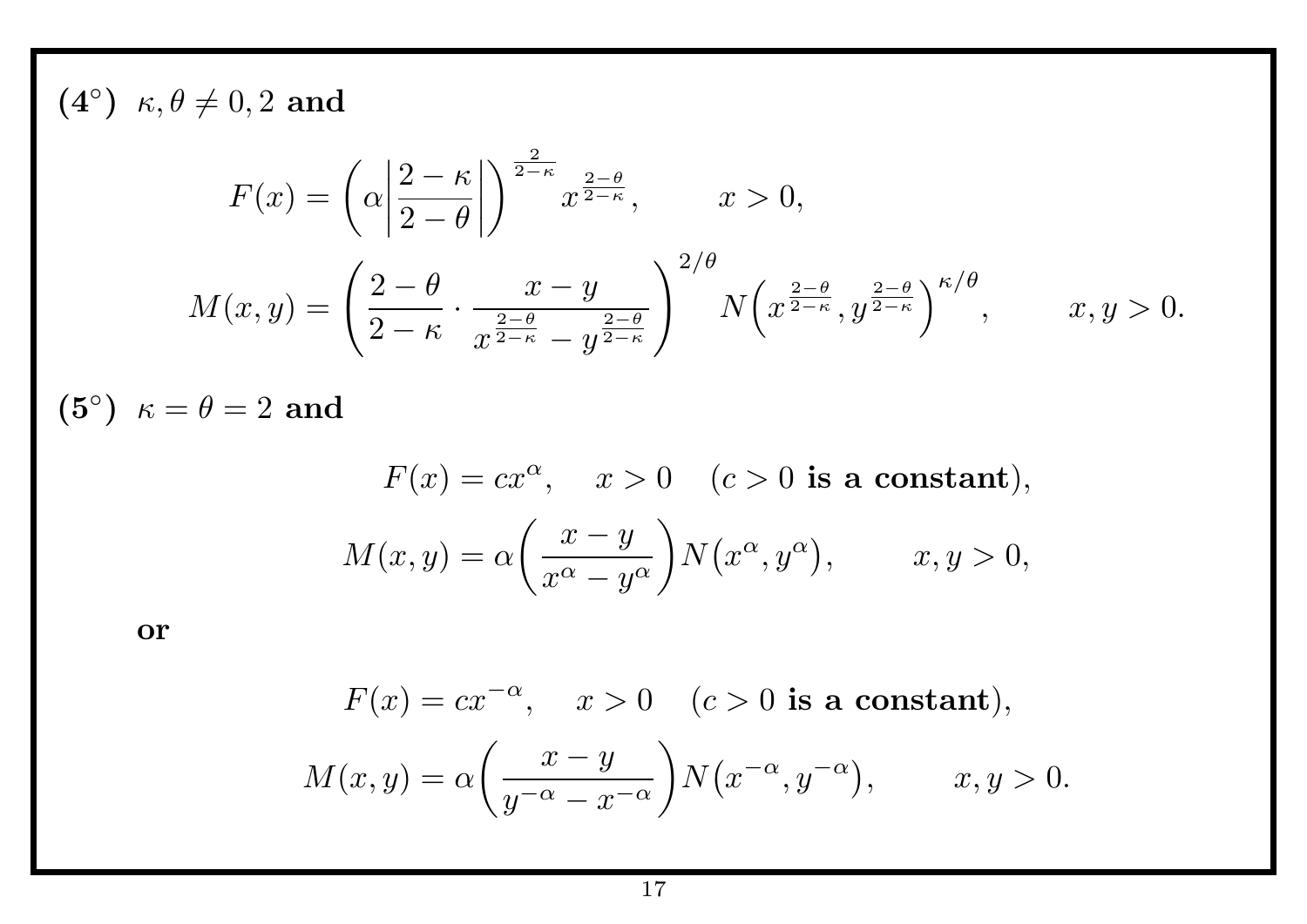# **3. Two kinds of isometric families of Riemannian metrics** For  $N \in \mathfrak{M}_0$ ,  $\kappa \in \mathbb{R} \setminus \{2\}$ ,  $\theta \in \mathbb{R} \setminus \{0,2\}$ , and  $\alpha \in \mathbb{R} \setminus \{0\}$ , define

$$
N_{\kappa,\theta}(x,y) := \left(\frac{2-\theta}{2-\kappa} \cdot \frac{x-y}{x^{\frac{2-\theta}{2-\kappa}}-y^{\frac{2-\theta}{2-\kappa}}}\right)^{2/\theta} N\left(x^{\frac{2-\theta}{2-\kappa}},y^{\frac{2-\theta}{2-\kappa}}\right)^{\kappa/\theta},
$$
  

$$
N_{\alpha}(x,y) := \alpha\left(\frac{x-y}{x^{\alpha}-y^{\alpha}}\right) N(x^{\alpha},y^{\alpha}), \qquad x, y > 0.
$$

**In particular,** *N*0*,θ***'s are Stolarsky means**

$$
S_{\theta}(x,y) := \left(\frac{2-\theta}{2} \cdot \frac{x-y}{x^{\frac{2-\theta}{2}} - y^{\frac{2-\theta}{2}}}\right)^{2/\theta},
$$

**interpolating the following typical means:**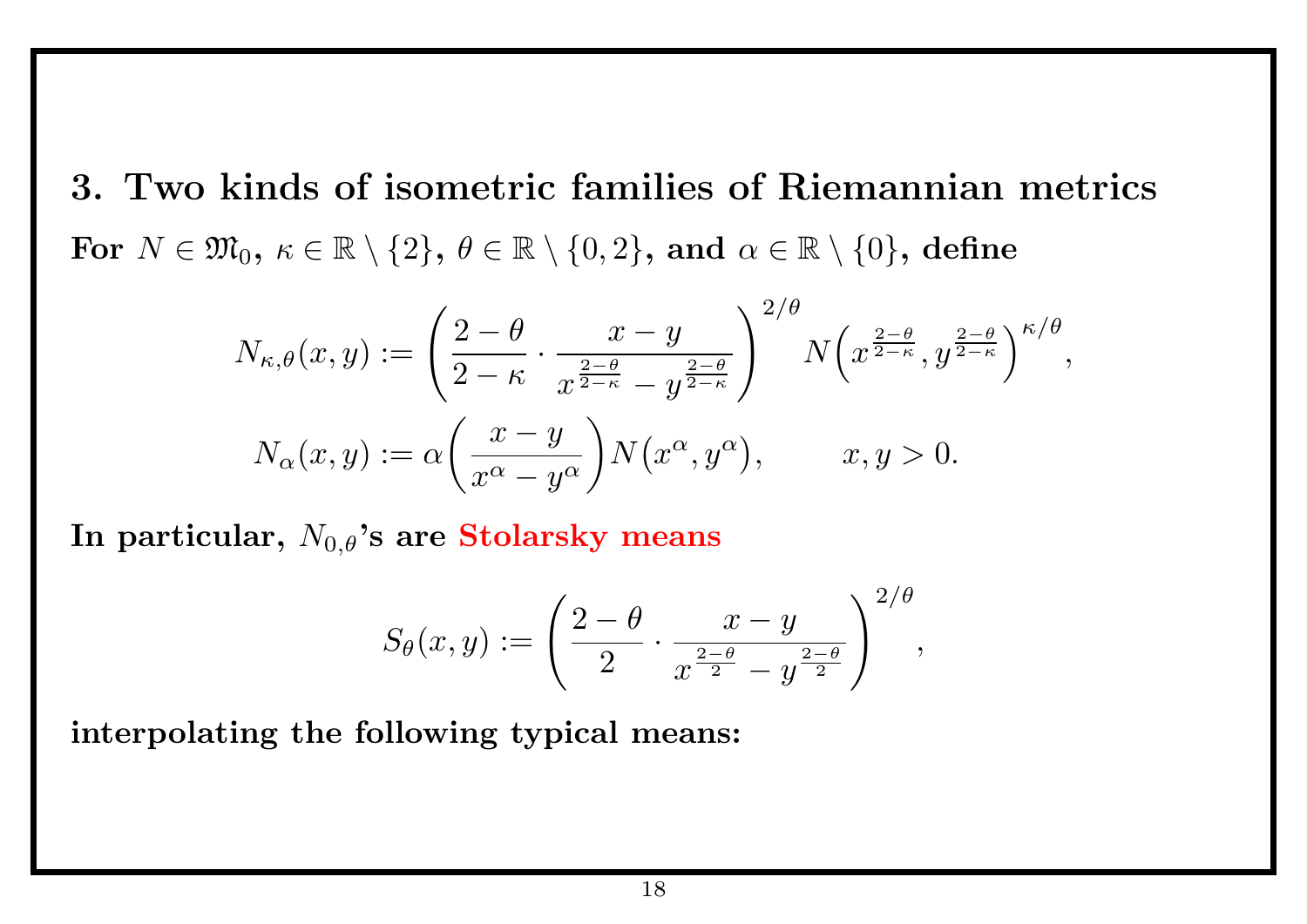$$
S_{-2}(x, y) = M_{A}(x, y) := \frac{x + y}{2}
$$
 (arithmetic mean),  
\n
$$
S_{1}(x, y) = M_{\sqrt{-}}(x, y) := \left(\frac{\sqrt{x} + \sqrt{y}}{2}\right)^{2}
$$
 (root mean),  
\n
$$
S_{2}(x, y) := \lim_{\theta \to 2} S_{\theta}(x, y) = M_{L}(x, y) := \frac{x - y}{\log x - \log y}
$$
 (logarithmic mean),  
\n
$$
S_{4}(x, y) = M_{G}(x, y) := \sqrt{xy}
$$
 (geometric mean).

**The metric corresponding to the root mean (called the Wigner-Yanase metric) is a unique monotone metric that is a pull-back of the Euclidean metric [Gibilisco-Isola].**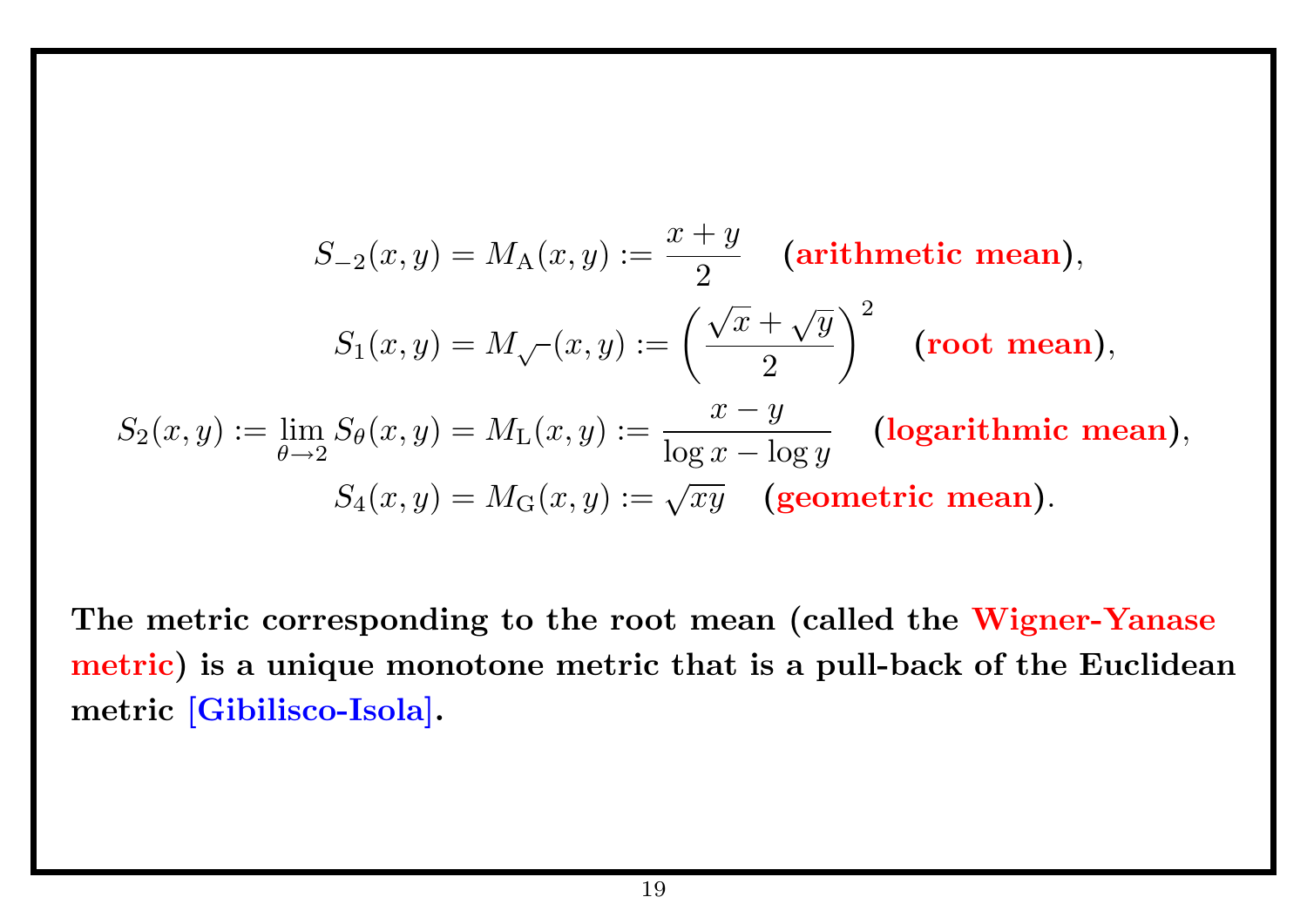## **Proposition**

**(b) For any** *N ∈* M<sup>0</sup>

(a) For any  $N \in \mathfrak{M}_0$ ,  $\kappa \in \mathbb{R} \setminus \{2\}$ , and  $\theta \in \mathbb{R} \setminus \{0,2\}$ ,

$$
N_{\kappa,\theta}(x,y) = S_{\frac{2(\theta-\kappa)}{2-\kappa}}(x,y)^{\frac{2(\theta-\kappa)}{\theta(2-\kappa)}} N\left(x^{\frac{2-\theta}{2-\kappa}},y^{\frac{2-\theta}{2-\kappa}}\right)^{\kappa/\theta},
$$
  
\n
$$
\lim_{\theta \to 2} N_{\kappa,\theta}(x,y) = M_{\mathcal{L}}(x,y).
$$
  
\nIf  $0 \le \kappa \le \theta < 2$  or  $2 < \theta \le \kappa$ , then  $N_{\kappa,\theta} \in \mathfrak{M}_0$ .  
\nFor any  $N \in \mathfrak{M}_0$  and  $\alpha \in \mathbb{R} \setminus \{0\},$   
\n
$$
N_{\alpha}(x,y) = S_{2-2\alpha}(x,y)^{1-\alpha} N(x^{\alpha},y^{\alpha}),
$$
  
\n
$$
\lim_{\alpha \to 0} N_{\alpha}(x,y) = M_{\mathcal{L}}(x,y).
$$
  
\nIf  $0 < \alpha \le 1$ , then  $N_{\alpha} \in \mathfrak{M}_0$ .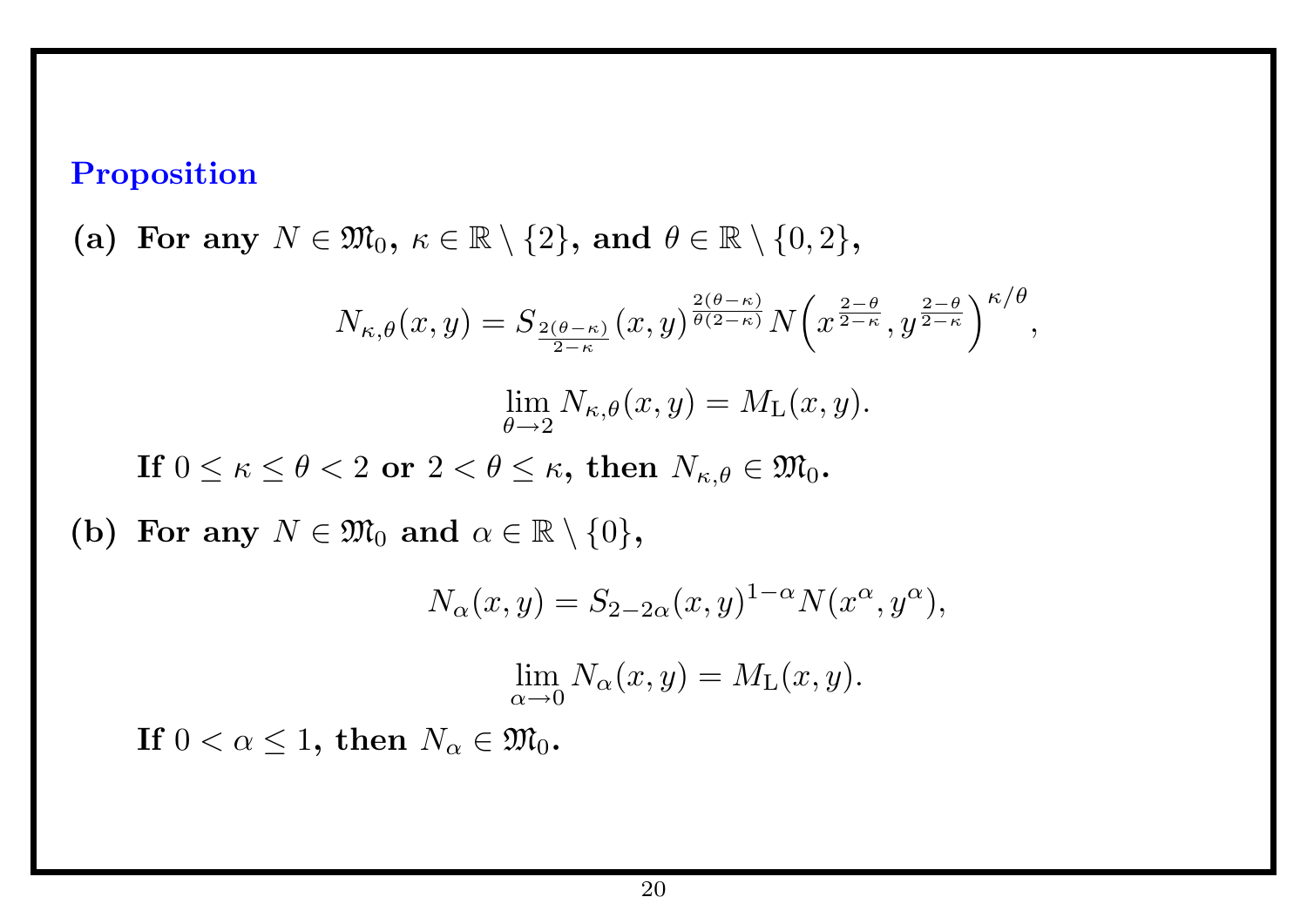For any  $N \in \mathfrak{M}_0$ , the above theorem and proposition show:

- **When**  $\kappa \geq 0$  **and**  $\kappa \neq 2$ ,  $K^{N_{\kappa,\theta}^{\theta}}$   $(\kappa \leq \theta < 2 \textbf{ or } \kappa \geq \theta > 2)$  is a one-parameter isometric family of  $\mathbf{R}$ iemannian metrics starting from  $K^{N^{\kappa}}$  and converging to  $K^{M^2_\mathrm{L}}$  as  $\theta \rightarrow 2$ .
- When  $\kappa = 2$ ,  $K^{N^2_{\alpha}}$   $(1 \geq \alpha > 0)$  is a one-parameter isometric family of Riemannian  $\mathbf{m}$  etrics starting from  $K^{N^2}$  and converging to  $K^{M^2_\mathrm{L}}$  as  $\alpha \to 0$ .

**Claim** The metric  $K^{M_L^2}$  is an attractor among the Riemannian metrics  $K^{M^{\theta}}$   $(M \in \mathfrak{M}_{0}, \ \theta \geq 0).$ 

The geodesic shortest curve for  $K^{M^2_\mathrm{L}}$  joining  $A, B \in \mathbb{P}_n$  is

 $\gamma_{A,B}(t) := \exp((1-t)\log A + t\log B)$  (0 ≤ *t* ≤ 1)*.* 

The geodesic distance between  $A, B$  with respect to  $K^{M_L^2}$  is

 $\delta_{M^2_{\rm L}}(A,B) := \|\log A - \log B\|_{\rm HS}.$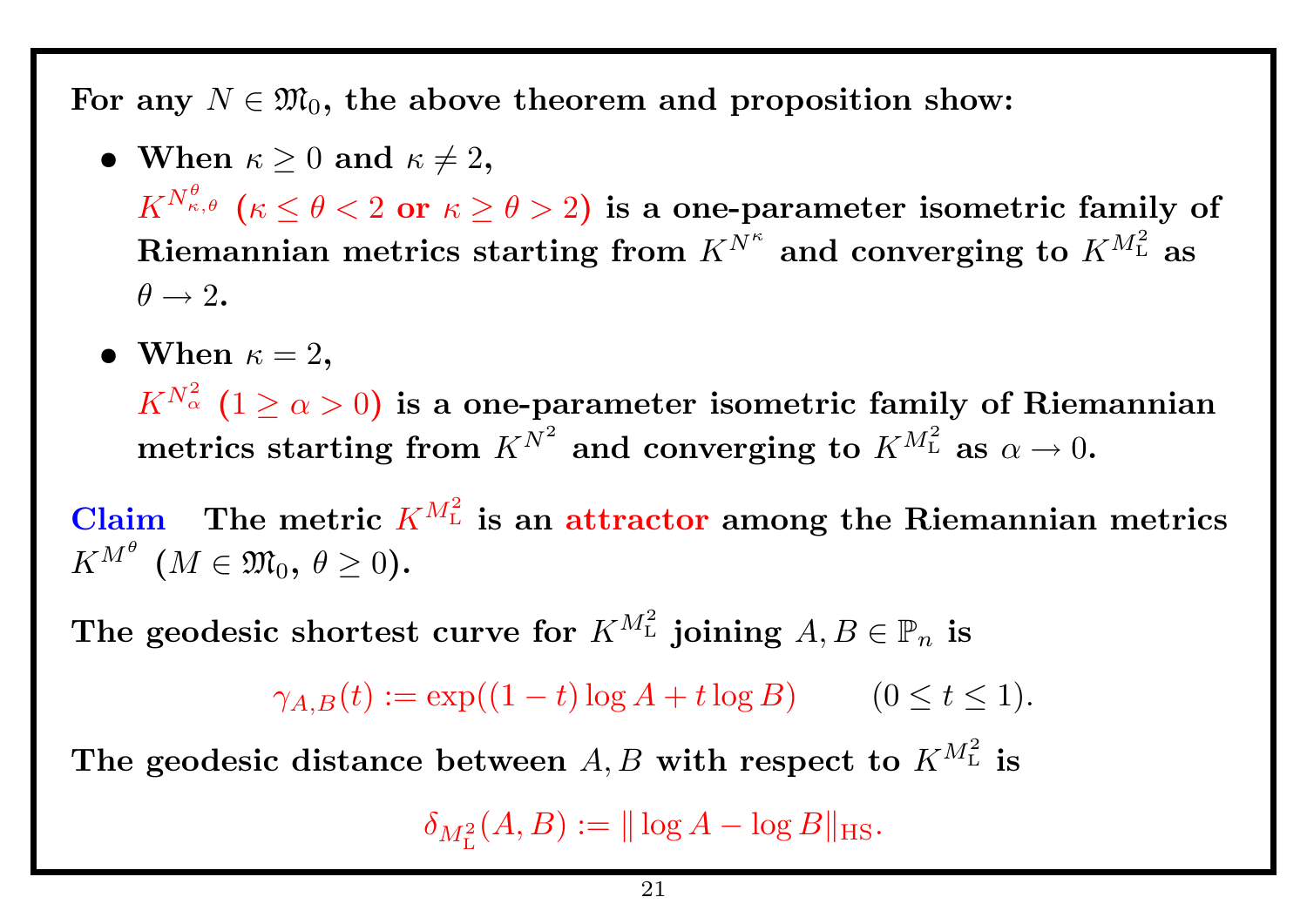**Theorem** Let  $N \in \mathfrak{M}_0$  and  $A, B \in \mathbb{P}_n$  be arbitrary.

(a) For the one-parameter family  $K^{N_{\kappa,\theta}^{\theta}}$  ( $0 \leq \kappa \leq \theta < 2$  or  $\kappa \geq \theta > 2$ ),

$$
\delta_{N^{\theta}_{\kappa,\theta}}(A,B) = \delta_{N^{\kappa}}(A_{k,\theta}, B_{\kappa,\theta}) \longrightarrow ||\log A - \log B||_{\text{HS}} \quad (\theta \to 2),
$$

**where**

$$
A_{\kappa,\theta} := \left(\frac{2-\kappa}{2-\theta}\right)^{\frac{2}{2-\kappa}} A^{\frac{2-\theta}{2-\kappa}}, \qquad B_{\kappa,\theta} := \left(\frac{2-\kappa}{2-\theta}\right)^{\frac{2}{2-\kappa}} B^{\frac{2-\theta}{2-\kappa}}.
$$

(b) For the one-parameter family  $K^{N^2_{\alpha}}$  ( $1 \ge \alpha > 0$ ),

$$
\delta_{N^2_{\alpha}}(A,B) = \frac{1}{\alpha} \delta_{N^2}(A^{\alpha}, B^{\alpha}) \longrightarrow ||\log A - \log B||_{\text{HS}} \quad (\alpha \searrow 0).
$$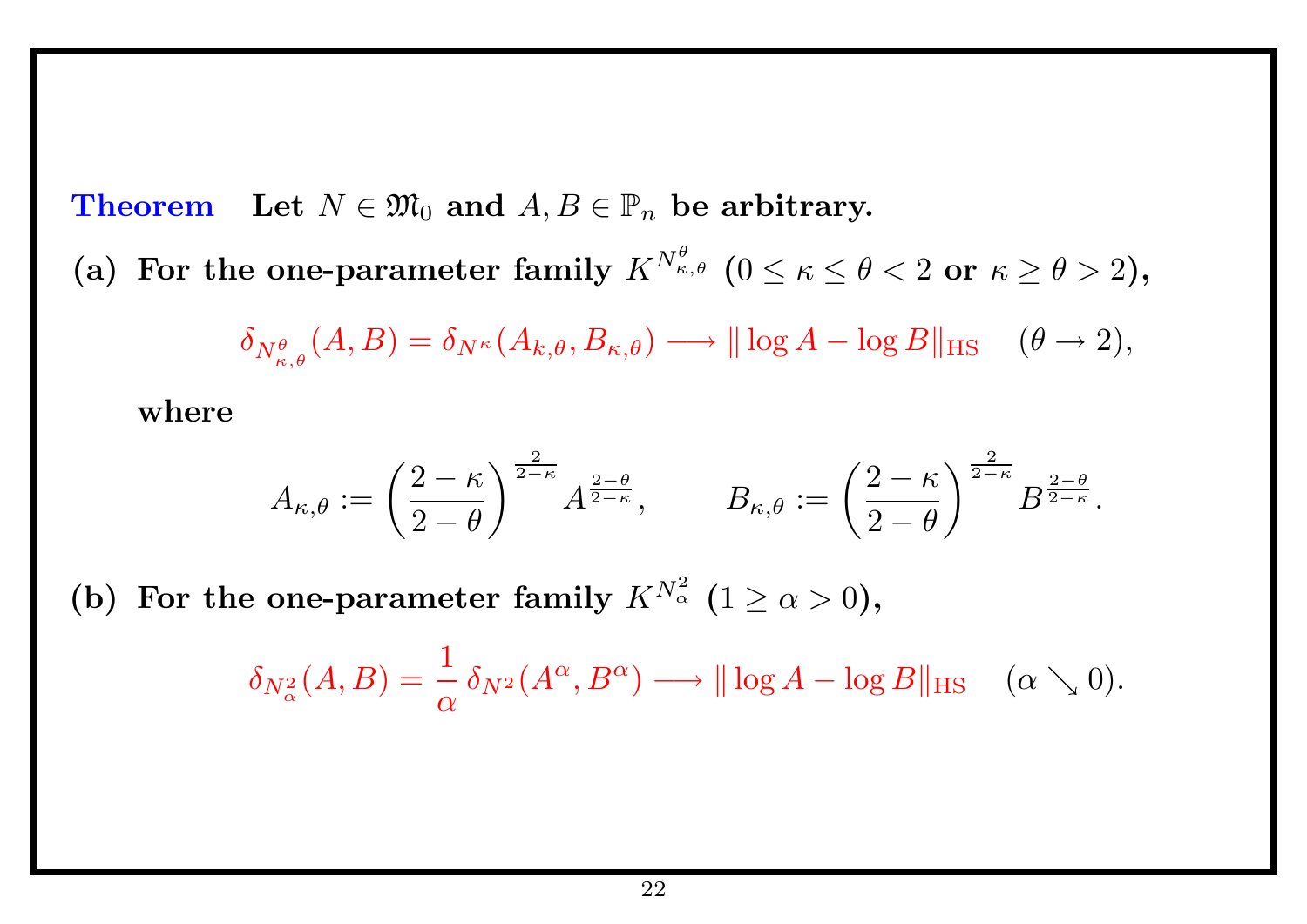**Theorem** Let  $N \in \mathfrak{M}_0$  and  $A, B \in \mathbb{P}_n$  be arbitrary. In the following, **assume that geodesic shortest curves are always parametrized under constant speed.**

(a) If  $\gamma_{A_{\kappa,\theta},B_{\kappa,\theta}}(t)$  is the geodesic shortest curve for  $K^{N^{\kappa}}$  joining  $A_{\kappa,\theta}, B_{\kappa,\theta},$  then the geodesic shortest curve for  $K^{N_{\kappa,\theta}^{\theta}}$  joining  $A, B$  is given by  $\left(\frac{2-\theta}{2-\kappa}\right)$ 2*−κ*  $\sqrt{\frac{2}{2-1}}$ 2*−θ* (  $\gamma_{A_{\boldsymbol{\kappa},\boldsymbol{\theta}},B_{\boldsymbol{\kappa},\boldsymbol{\theta}}}(t)$  $\sqrt{\frac{2-\kappa}{2-\theta}}$ 2*−θ* **and**

$$
\lim_{\theta \to 2} \left( \frac{2 - \theta}{2 - \kappa} \right)^{\frac{2}{2 - \theta}} \left( \gamma_{A_{\kappa,\theta},B_{\kappa,\theta}}(t) \right)^{\frac{2 - \kappa}{2 - \theta}} = \exp((1 - t) \log A + t \log B) \quad (0 \le t \le 1).
$$

(b) If  $\gamma_{A^{\alpha},B^{\alpha}}(t)$  is the geodesic shortest curve for  $K^{N^2}$  joining  $A^{\alpha},B^{\alpha}$ , then the geodesic shortest curve for  $K^{N^2_{\alpha}}$  joining  $A, B$  is given by  $\sqrt{ }$ *γAα,B<sup>α</sup>* (*t*)  $\sqrt{1/\alpha}$ **and**

$$
\lim_{\alpha \searrow 0} (\gamma_{A^{\alpha}, B^{\alpha}}(t))^{1/\alpha} = \exp((1-t)\log A + t \log B) \quad (0 \le t \le 1).
$$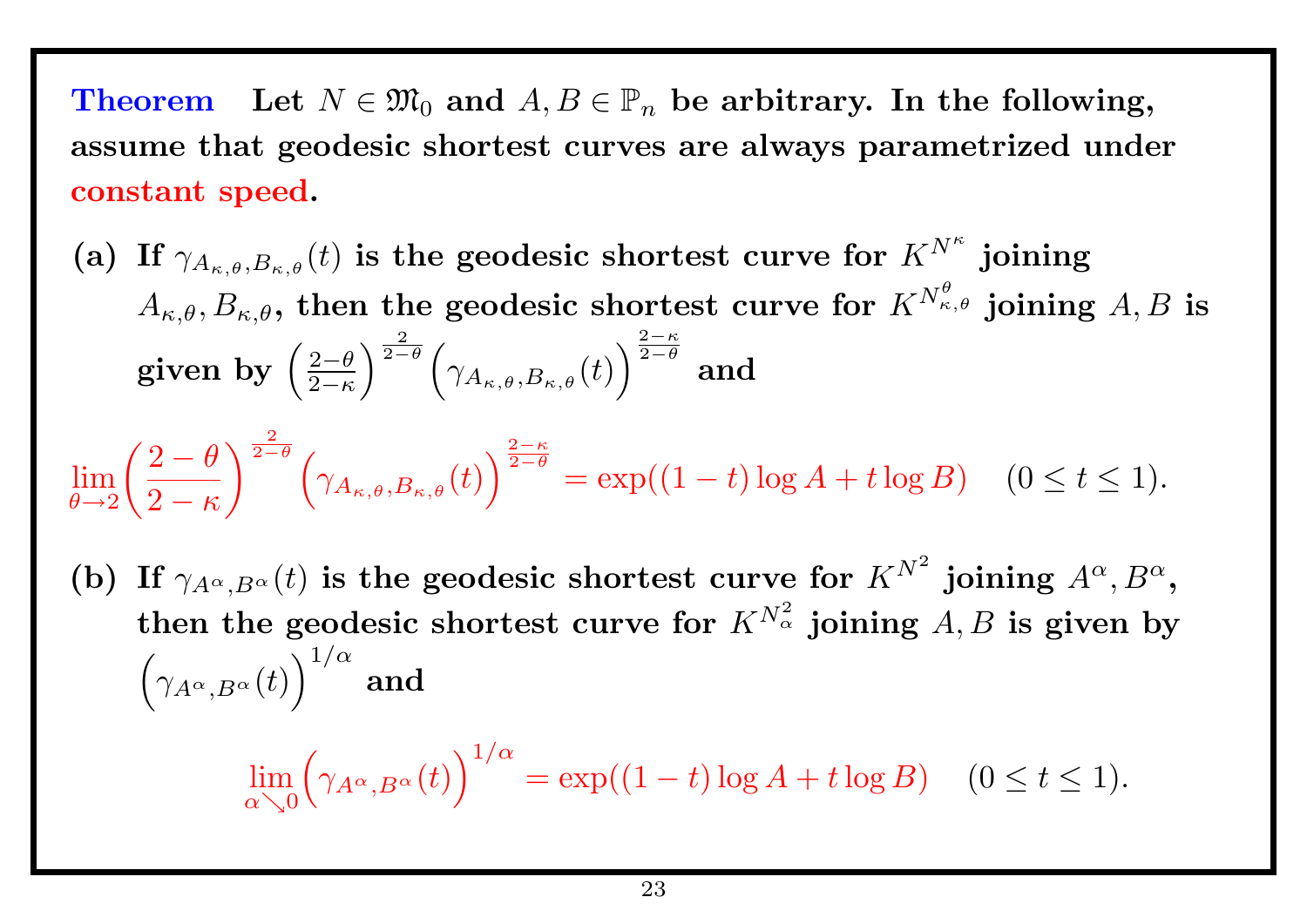**The above convergences for the geodesic shortest curves may be considered as variations of the Lie-Trotter formula.**

### **Examples**

• When  $\kappa = 0$ ,  $N_{0,\theta} = S_{\theta}$  is the family of Stolarsky means. The  $\bold{g}$ eodesic distance and the  $\bold{g}$ eodesic shortest curve for  $K^{S^{\theta}_{\theta}}$  are

$$
\delta_{S^{\theta}_{\theta}}(A,B) = \frac{2}{|2-\theta|} ||A^{\frac{2-\theta}{2}} - B^{\frac{2-\theta}{2}}||_{\text{HS}},
$$

$$
\gamma_{A,B}(t) = \left( (1-t)A^{\frac{2-\theta}{2}} + tB^{\frac{2-\theta}{2}} \right)^{\frac{2}{2-\theta}}
$$

*.*

**We have**

$$
\lim_{\theta \to 2} \frac{2}{|2 - \theta|} \|A^{\frac{2 - \theta}{2}} - B^{\frac{2 - \theta}{2}}\|_{\text{HS}} = \|\log A - \log B\|_{\text{HS}},
$$

$$
\lim_{\theta \to 2} \left( (1-t)A^{\frac{2-\theta}{2}} + tB^{\frac{2-\theta}{2}} \right)^{\frac{2}{2-\theta}} = \exp((1-t)\log A + t\log B).
$$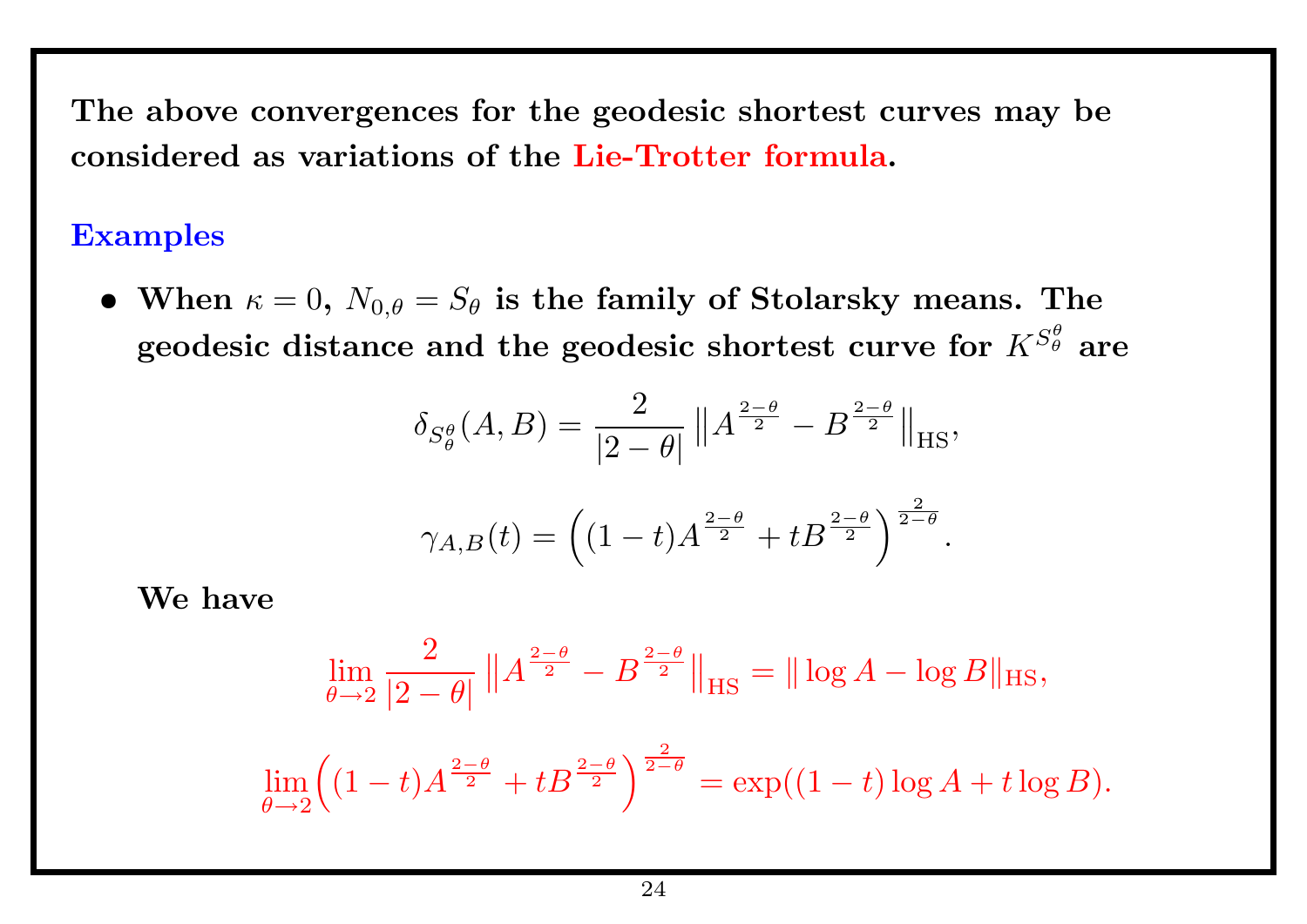• When  $N = M_G$  (geometric mean),  $K^{M_G^2}$  is the statistical Riemannian  $\textbf{metric} \textbf{ and } N_{\alpha}(x,y)=\alpha$ ( *x − y*  $x^{\alpha} - y^{\alpha}$  $\sum_{i=1}^{n}$  $(xy)^{\alpha/2}$ ,  $x, y > 0$ . The geodesic

 ${\bf d}$  istance and the geodesic shortest curve for  $K^{N^2_{\alpha}}$  are

$$
\delta_{N^2_{\alpha}}(A, B) = \frac{1}{\alpha} \delta_{M^2_{\alpha}}(A^{\alpha}, B^{\alpha}) = ||\log(A^{-\alpha/2} B^{\alpha} A^{-\alpha/2})^{1/\alpha}||_{\text{HS}},
$$

$$
\gamma_{A, B}(t) = (A^{\alpha} \#_t B^{\alpha})^{1/\alpha}.
$$

**We have**

lim *α→*0  $\|\log(A^{-\alpha/2}B^{\alpha}A^{-\alpha/2})^{1/\alpha}\|$  $\|\mathbf{H}_{\text{HS}} = \|\log A - \log B\|_{\text{HS}}$  (decreasing)*,* lim *α→*0  $(A^{\alpha} \#_t B^{\alpha})^{1/\alpha} = \exp((1-t)\log A + t\log B).$ 

**Remark When** *σ* **is an operator mean corresponding to an operator** monotone function  $f$  and  $s := f'(1)$ ,

$$
\lim_{\alpha \to 0} (A^{\alpha} \sigma B^{\alpha})^{1/\alpha} = \exp((1 - s) \log A + s \log B).
$$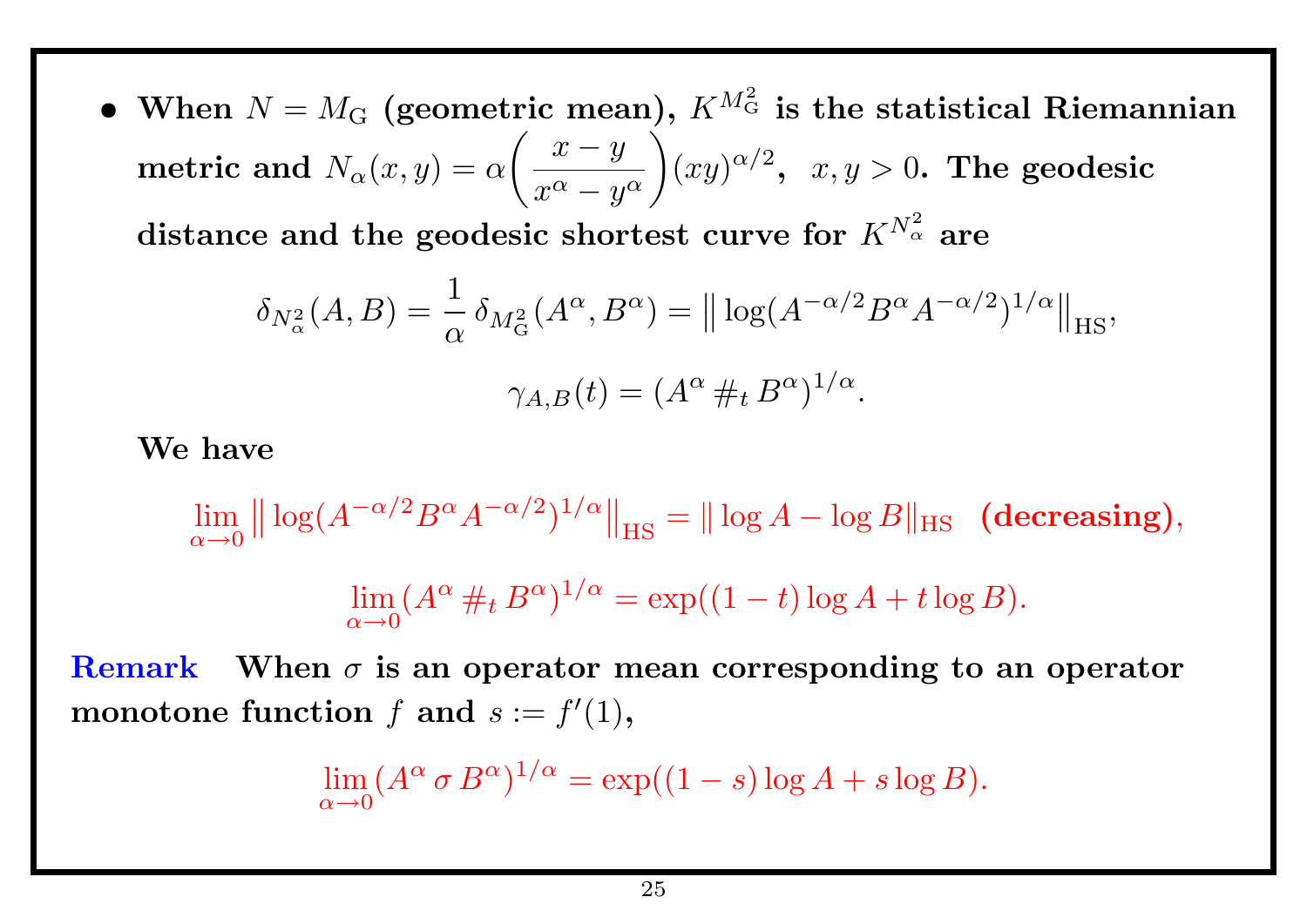## **4. Comparison property**

 $\textbf{Theorem}\quad \textbf{Let}\,\, \phi^{(1)}, \phi^{(2)}: (0, \infty) \times (0, \infty) \rightarrow (0, \infty) \,\, \textbf{be smooth symmetric}$ **kernel functions. The following conditions are equivalent:**

\n- (i) 
$$
\phi^{(1)}(x, y) \leq \phi^{(2)}(x, y)
$$
 for all  $x, y > 0$ ;
\n- (ii)  $K_D^{\phi^{(1)}}(H, H) \geq K_D^{\phi^{(2)}}(H, H)$  for all  $D \in \mathbb{P}_n$  and  $H \in \mathbb{H}_n$ ;
\n- (iii)  $L_{\phi^{(1)}}(\gamma) \geq L_{\phi^{(2)}}(\gamma)$  for all  $C^1$  curve  $\gamma \in \mathbb{P}_n$ ;
\n- (iv)  $\delta_{\phi^{(1)}}(A, B) \geq \delta_{\phi^{(2)}}(A, B)$  for all  $A, B \in \mathbb{P}_n$ .
\n

 $\textbf{For example, for } \theta \in \mathbb{R}, \text{ let } \phi_\theta(x,y) := S_\theta(x,y)^\theta \textbf{ and } \phi(x,y) := M(x,y)^\theta \textbf{ with }$  $M \in \mathfrak{M}_0$ . If  $\theta > 0$  and  $M(x, y) \leq S_{\theta}(x, y)$  for all  $x, y > 0$ , then

$$
\delta_{\phi}(A,B) \geq \delta_{\phi_{\theta}}(A,B) = \begin{cases} \frac{2}{|2-\theta|} \| A^{\frac{2-\theta}{2}} - B^{\frac{2-\theta}{2}} \|_{\text{HS}} & \text{if } \theta \neq 2, \\ \| \log A - \log B \|_{\text{HS}} & \text{if } \theta = 2. \end{cases}
$$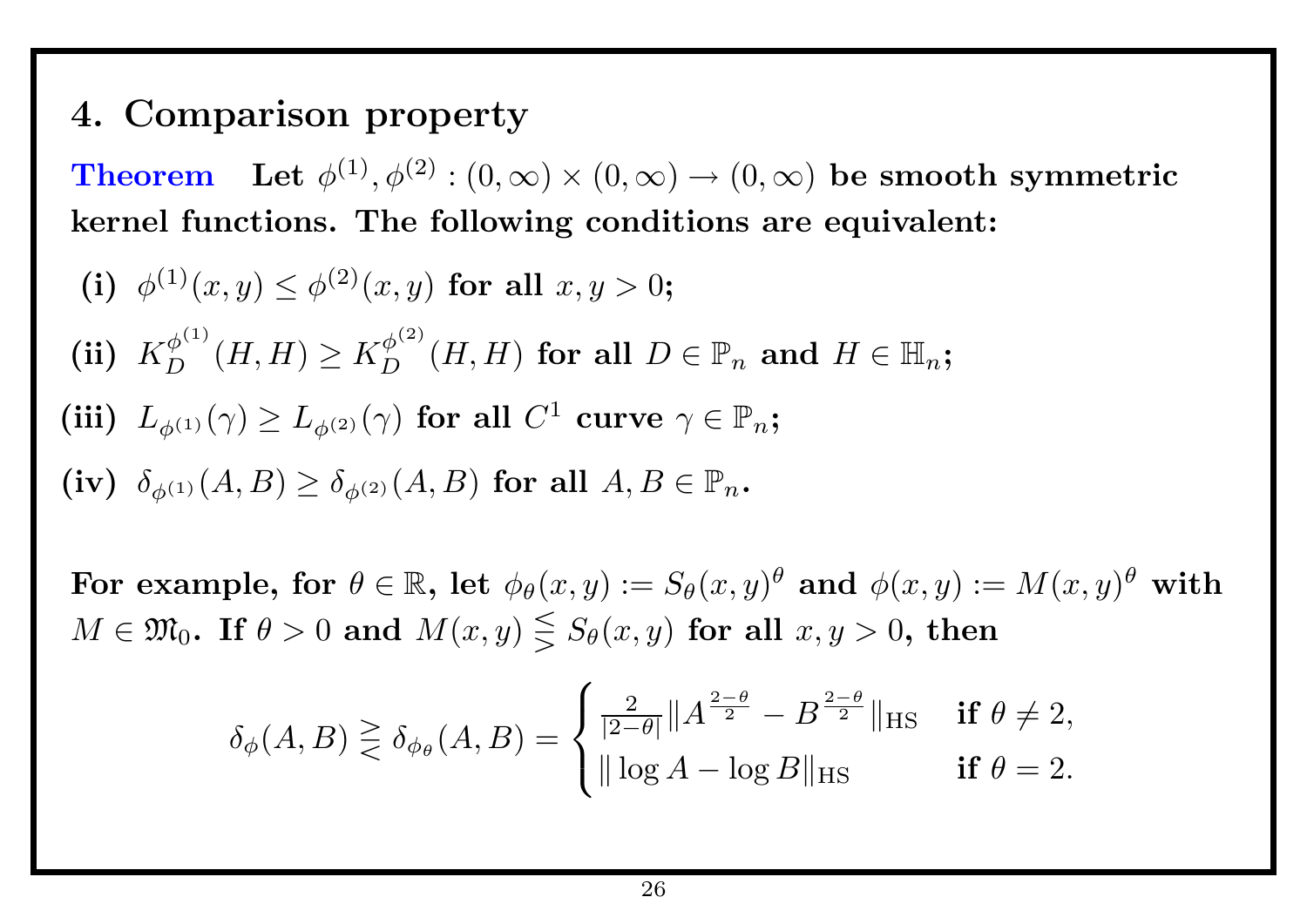**Theorem If**  $AB \neq BA$  and  $\phi(x, y) \leq \phi_{\theta}(x, y)$  for all  $x, y > 0$  with  $x \neq y$ ,  $\textbf{then, } \delta_\phi(A,B) \gtrless \delta_{\phi_\theta}(A,B)$ .

• In the case 
$$
\theta = 2
$$
 and  $\phi(x, y) = M_G(x, y)^2$ ,

*∥* log(*A −*1*/*2 *BA−*1*/*<sup>2</sup> )*∥*HS *≥ ∥* log *A −* log *B∥*HS

**(exponential metric increasing [Mostow, Bhatia, Bhatia-Holbrook])**

• In the case  $\theta = 2$  and  $\phi(x, y) = M_A(x, y)^2$ ,

 $\delta_{M^2_\mathbf{A}}(A, B) \leq \|\log A - \log B\|_{\text{HS}}$ 

**(exponential metric decreasing)**

• In the case  $\theta = 1$ ,

$$
\delta_{M_G}(A, B) \ge \delta_{M_L}(A, B) \ge 2||A^{1/2} - B^{1/2}||_{\text{HS}} \ge \delta_{M_A}(A, B)
$$

**Bogoliubov Wigner-Yanase Bures-Uhlmann (square metric increasing/decreasing)**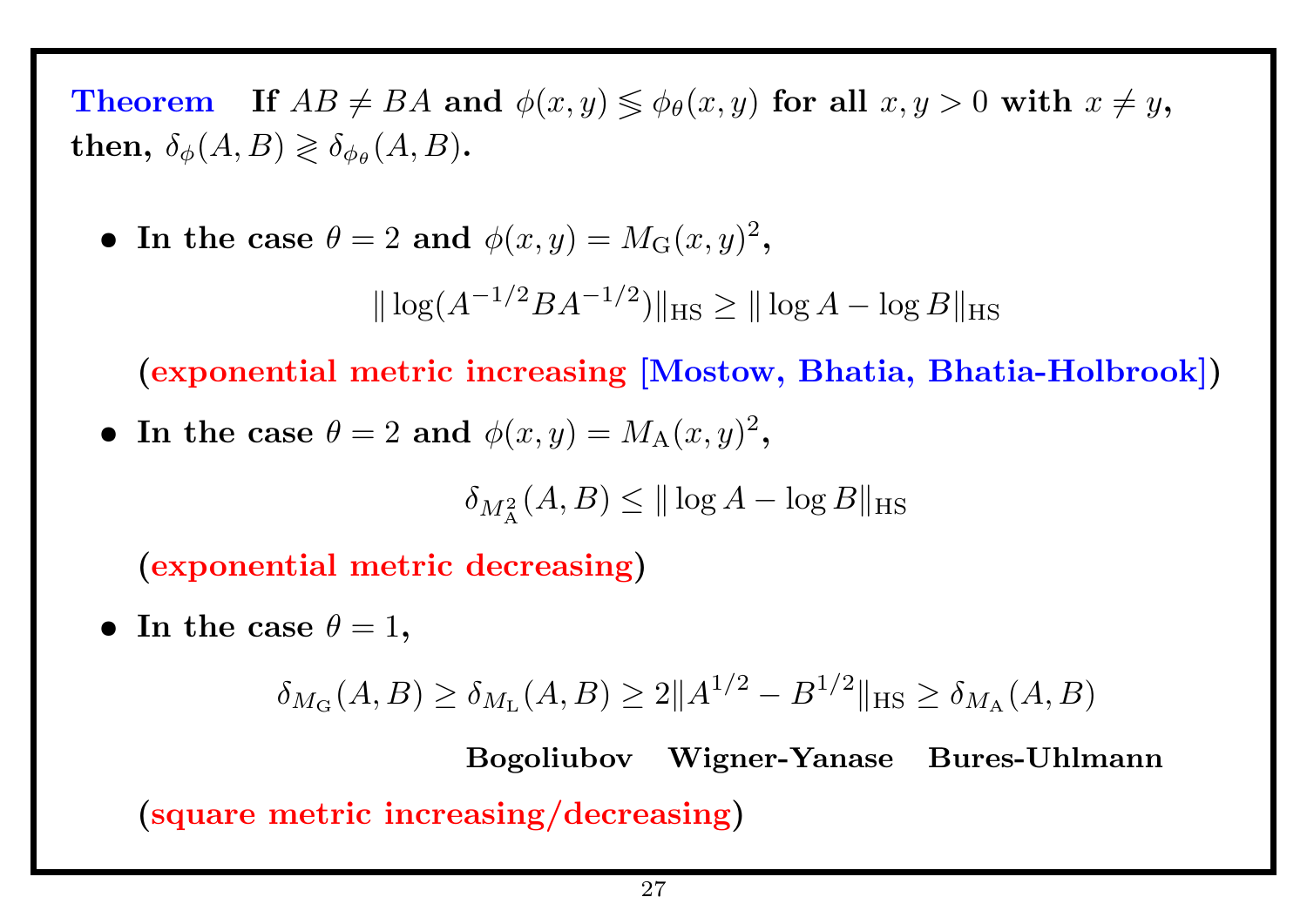### **Unitarily invariant norms**

**For a unitarily invariant norm** *||| · |||***,**

$$
L_{\phi,|||\cdot|||}(\gamma):=\int_0^1|||\phi(\mathbf{L}_{\gamma(t)},\mathbf{R}_{\gamma(t)})^{-1/2}\gamma'(t)|||\,dt,
$$

 $\delta_{\phi,|||\cdot|||}(A,B):=\inf\{L_{\phi,|||\cdot|||}(\gamma):\gamma\text{ is a }C^1\text{ curve joining }A,B\}.$ 

 $(\mathbb{P}_n, \delta_{\phi,||.||.||})$  is no longer a Riemannian manifold but a differential **manifold of Finsler type. Many results above hold true even when**  $\| \cdot \|_{\text{HS}}$ **is replaced by** *||| · |||***.**

 $\mathbf{Let} \,\, \phi^{(k)}(x,y) := M^{(k)}(x,y)^{\theta}, \, k = 1,2. \,\, \textbf{To compare} \,\, L_{\phi^{(1)},|||\cdot|||}(\gamma) \,\, \textbf{and}$  $L_{\phi^{(2)},|||\cdot|||}(\gamma)$ , the infinite divisibility of  $M^{(1)}(x,y)/M^{(2)}(x,y)$  is crucial:

$$
\left(\frac{M^{(1)}(e^t,1)}{M^{(2)}(e^t,1)}\right)^r
$$

is positive definite on  $\mathbb R$  for any  $r > 0$  [Bhatia-Kosaki, Kosaki].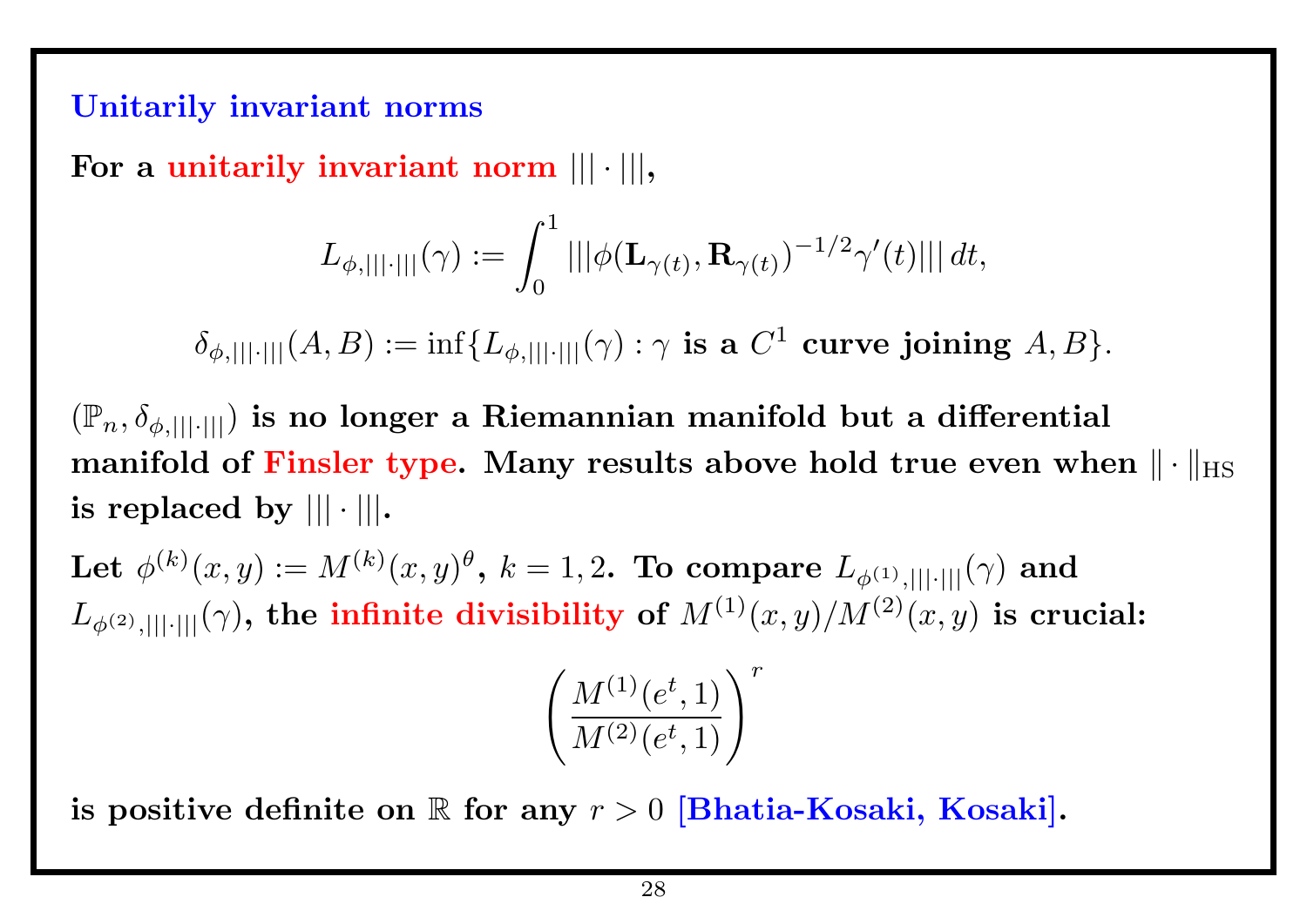## **5. Problems**

- *•* **Want to prove the unique existence of geodesic shortest curve**  $\mathbf{b}$ etween  $A, B \in \mathbb{P}_n$  with respect to  $K^{\phi}$ .
- **Need to study**  $(\mathcal{D}_n, K^{\phi})$  rather than  $(\mathbb{P}_n, K^{\phi})$  for applicatioins to **quantum information.**